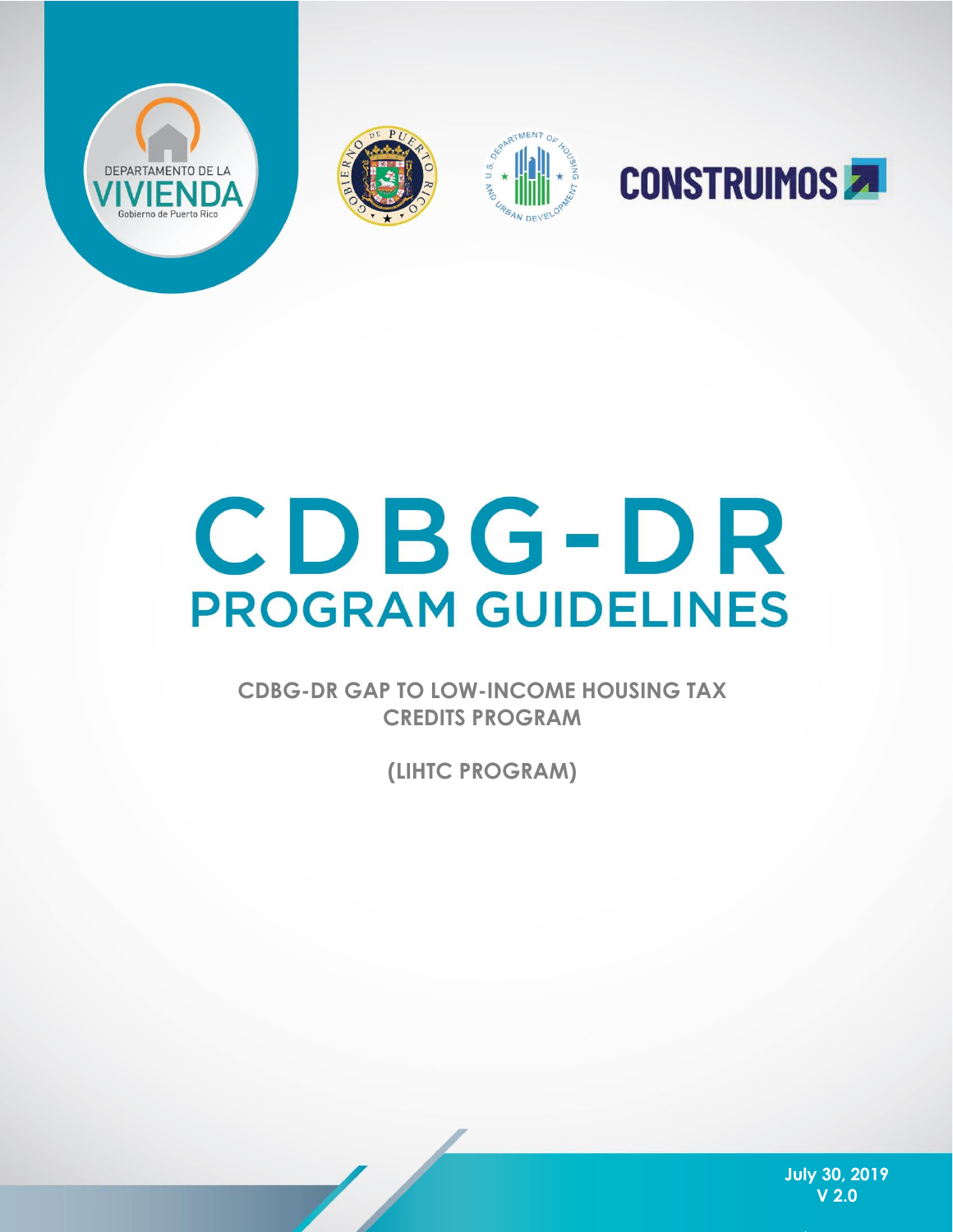CDBG-DR Program Guidelines CDBG-DR Gap to Low-Income Housing Tax Credits (LIHTC) July 30, 2019 (V2.0) Page 2 of 39

**This page was intentionally left blank.**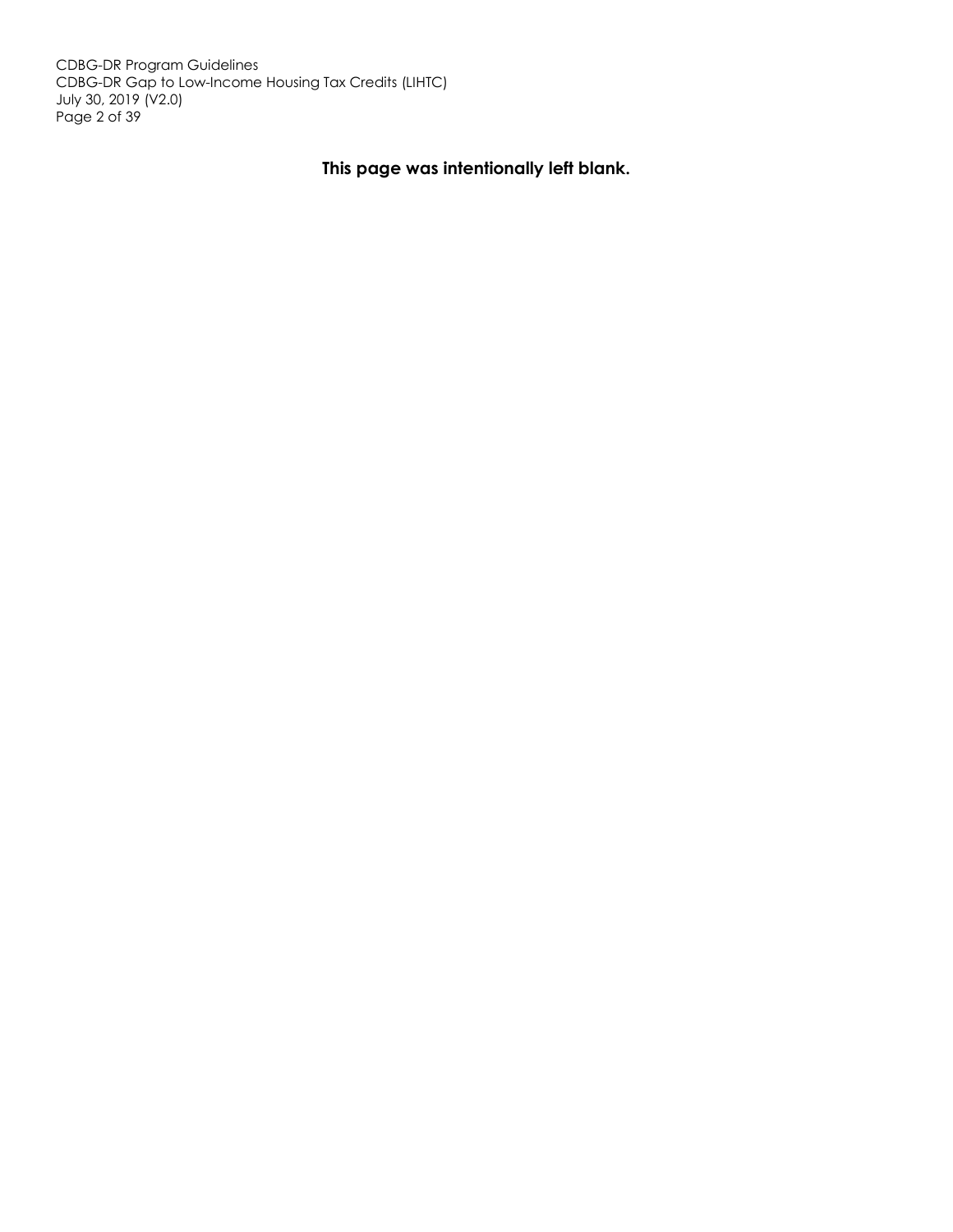## PUERTO RICO DEPARTMENT OF HOUSING CDBG-DR PROGRAM GUIDELINES **CDBG-DR GAP TO LOW-INCOME HOUSING TAX CREDITS (LIHTC)**

VERSION CONTROL

| <b>VERSION</b><br><b>NUMBER</b> | <b>DATE REVISED</b>      | <b>DESCRIPTION OF REVISIONS</b>                                                                       |
|---------------------------------|--------------------------|-------------------------------------------------------------------------------------------------------|
| 1.0                             | <b>February 21, 2019</b> | <b>Original Guidelines</b>                                                                            |
| 2.0                             | <b>July 30, 2019</b>     | <b>Amendments to Sections: 1 and 3</b><br>Addition of Sections: 2, 6, 7, 8, 9, 12, 13, 15, 16, and 17 |
|                                 |                          |                                                                                                       |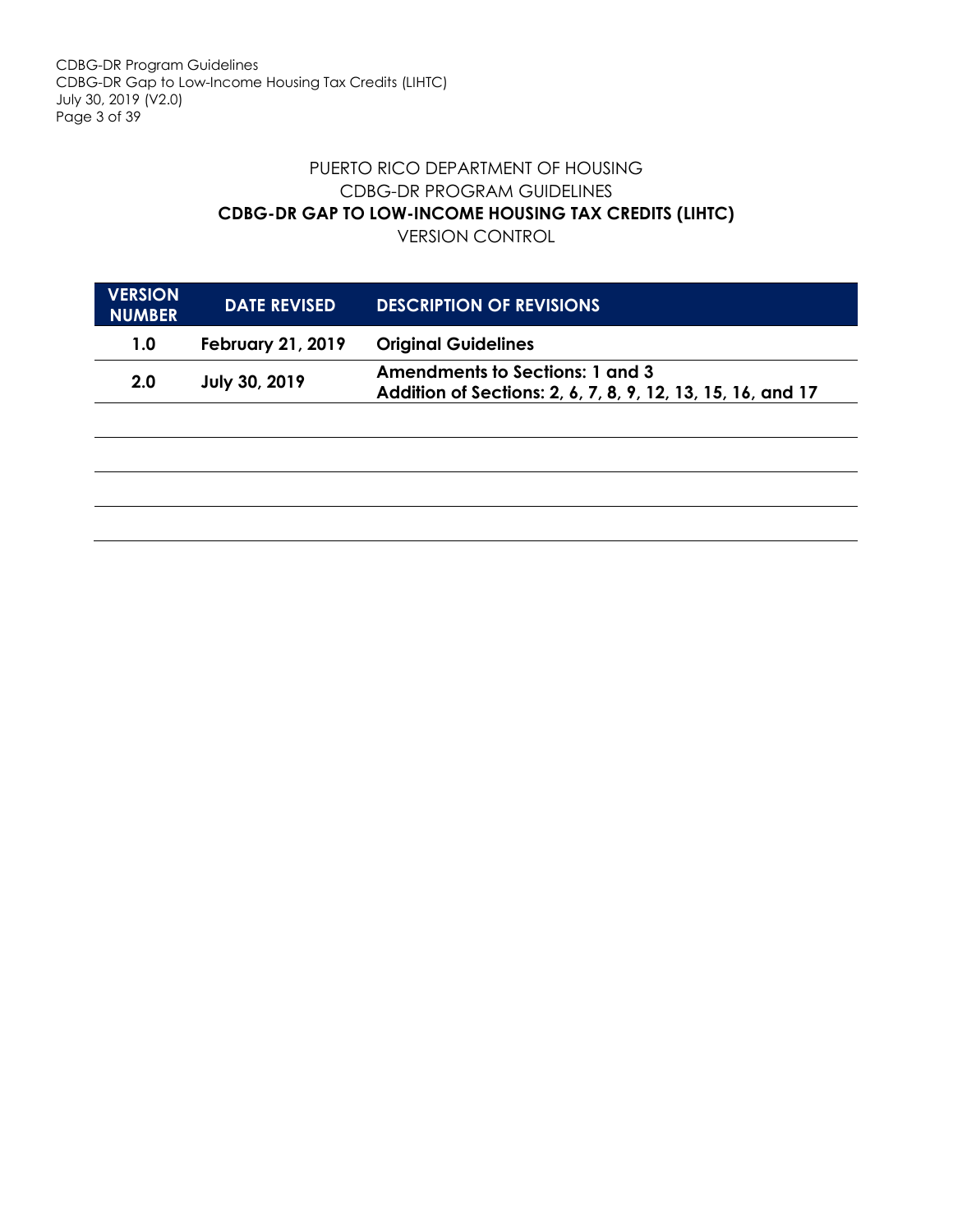# **Table of Contents**

| 1            |       |                                                                           |  |  |  |
|--------------|-------|---------------------------------------------------------------------------|--|--|--|
| $\mathbf{2}$ |       |                                                                           |  |  |  |
| 3            |       |                                                                           |  |  |  |
| 4            |       |                                                                           |  |  |  |
| 5            |       |                                                                           |  |  |  |
| 6            |       |                                                                           |  |  |  |
| 6.1          |       |                                                                           |  |  |  |
| 6.2          |       |                                                                           |  |  |  |
| 6.3          |       |                                                                           |  |  |  |
| 6.4          |       |                                                                           |  |  |  |
| 7            |       |                                                                           |  |  |  |
| 7.1          |       |                                                                           |  |  |  |
| 7.2          |       |                                                                           |  |  |  |
|              | 7.2.1 | Lead-Based Paint Poisoning Prevention in Certain Residential Structures17 |  |  |  |
| 7.3          |       |                                                                           |  |  |  |
|              | 7.3.1 |                                                                           |  |  |  |
| 7.4          |       |                                                                           |  |  |  |
| 8            |       |                                                                           |  |  |  |
| 8.1          |       |                                                                           |  |  |  |
| 9            |       |                                                                           |  |  |  |
| 9.1          |       |                                                                           |  |  |  |
| 9.2          |       |                                                                           |  |  |  |
| 9.3          |       |                                                                           |  |  |  |
| 9.4          |       |                                                                           |  |  |  |
| 9.5          |       |                                                                           |  |  |  |
|              |       |                                                                           |  |  |  |
|              | 10.1  |                                                                           |  |  |  |
|              | 10.2  |                                                                           |  |  |  |
|              | 10.3  |                                                                           |  |  |  |
|              | 10.4  |                                                                           |  |  |  |
|              | 10.5  |                                                                           |  |  |  |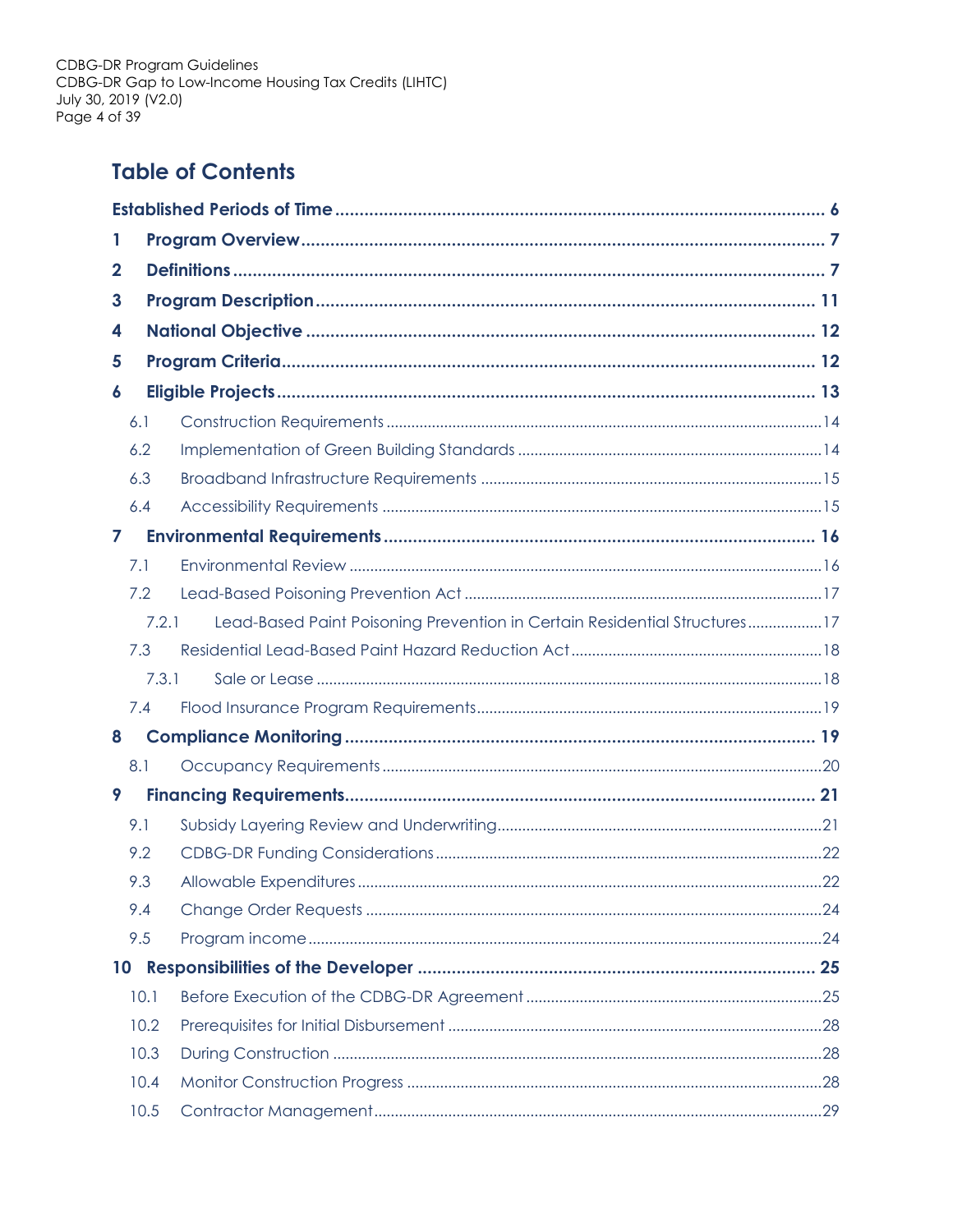| 10.6  |                                                                    |  |  |  |
|-------|--------------------------------------------------------------------|--|--|--|
| 10.7  |                                                                    |  |  |  |
| 10.8  |                                                                    |  |  |  |
| 10.9  |                                                                    |  |  |  |
| 10.10 |                                                                    |  |  |  |
|       |                                                                    |  |  |  |
|       |                                                                    |  |  |  |
| 12.1  |                                                                    |  |  |  |
| 12.2  |                                                                    |  |  |  |
| 12.3  |                                                                    |  |  |  |
| 12.4  |                                                                    |  |  |  |
| 12.5  |                                                                    |  |  |  |
| 12.6  |                                                                    |  |  |  |
|       |                                                                    |  |  |  |
|       |                                                                    |  |  |  |
|       |                                                                    |  |  |  |
|       |                                                                    |  |  |  |
| 12.13 | Equal access regardless of sexual orientation or gender identity36 |  |  |  |
| 12.14 |                                                                    |  |  |  |
| 12.15 |                                                                    |  |  |  |
| 12.16 |                                                                    |  |  |  |
| 12.17 |                                                                    |  |  |  |
| 13    |                                                                    |  |  |  |
| 14    |                                                                    |  |  |  |
| 15    |                                                                    |  |  |  |
| 16    |                                                                    |  |  |  |
|       |                                                                    |  |  |  |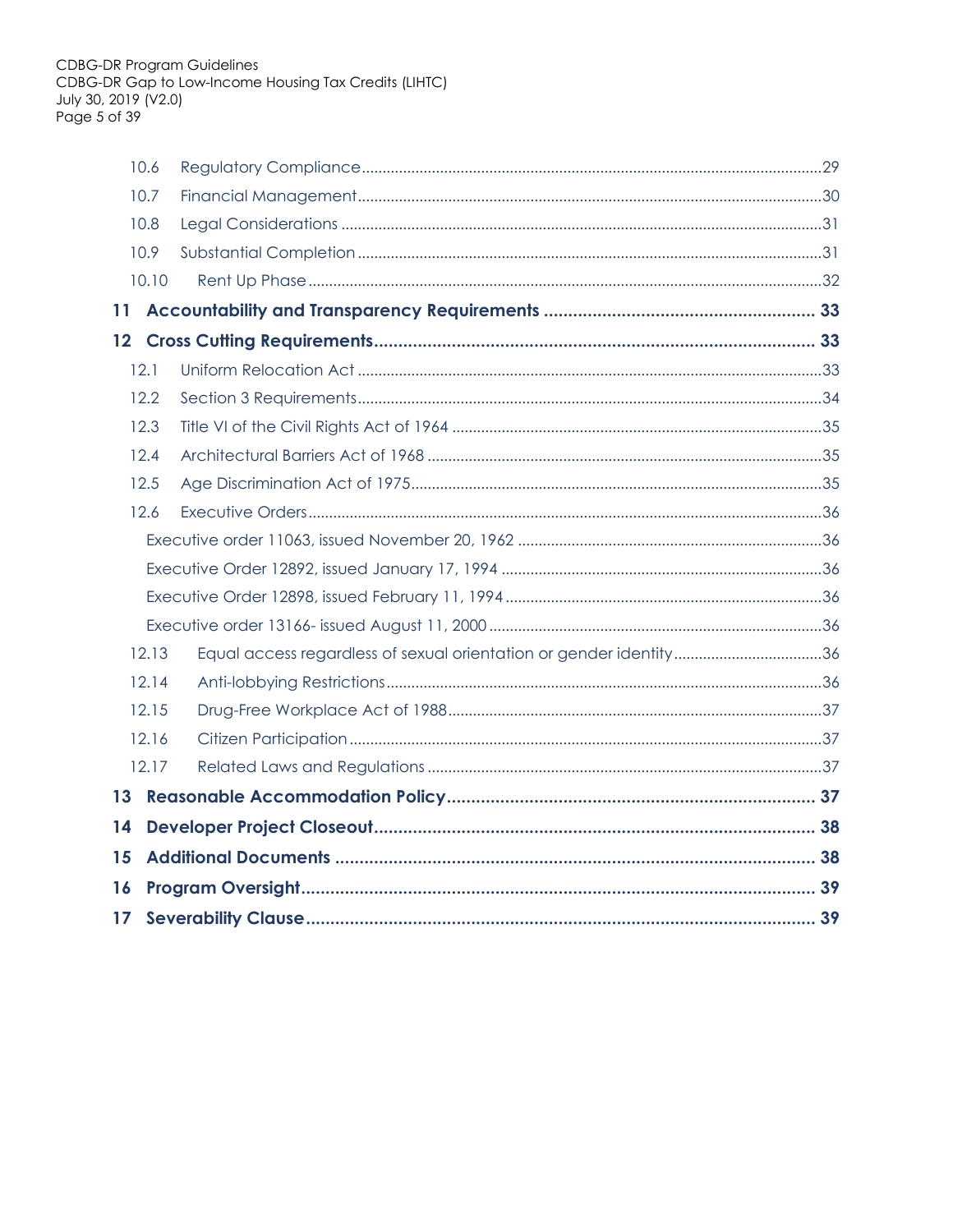CDBG-DR Program Guidelines CDBG-DR Gap to Low-Income Housing Tax Credits (LIHTC) July 30, 2019 (V2.0) Page 6 of 39

# <span id="page-5-0"></span>**Established Periods of Time**

Unless otherwise specified, all established periods of time addressed in this and all CDBG-DR Program Guidelines will be considered calendar days. On this matter, PRDOH, as grantee, will follow Rule 68.1 of the Rules of Civil Procedure of Puerto Rico, 32 LPRA Ap. V, R. 68.1.

**Remainder page was intentionally left blank.**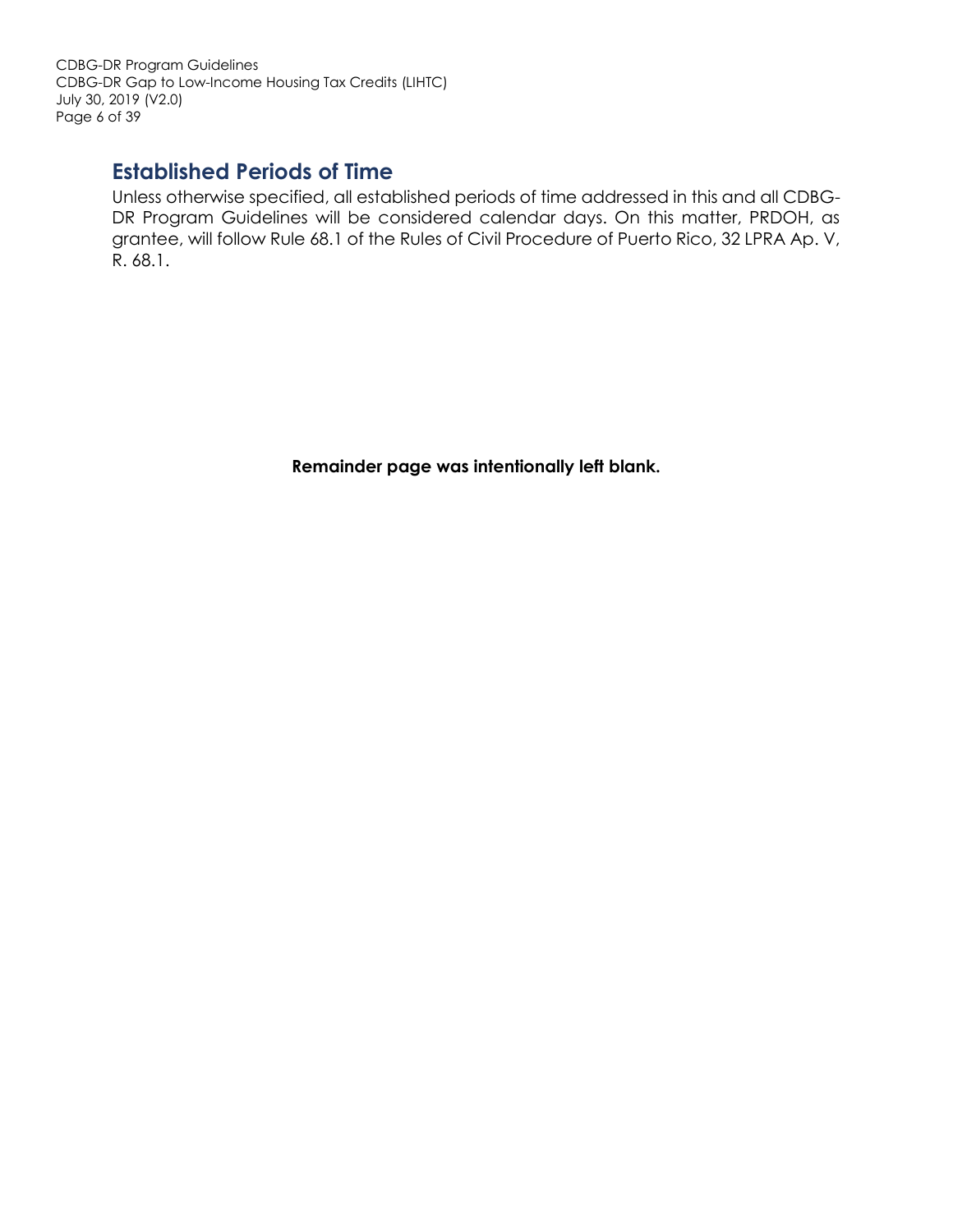CDBG-DR Program Guidelines CDBG-DR Gap to Low-Income Housing Tax Credits (LIHTC) July 30, 2019 (V2.0) Page 7 of 39

# <span id="page-6-0"></span>**1 Program Overview**

Puerto Rico faces an increased need for rental housing stock in the aftermath of hurricanes Irma and María. The substantial reduction in available housing units caused by the storms' destruction, combined with a surge of displaced residents (both on and off the Island) in need of housing, represents a major hindrance to long-term recovery. Incentives are required to spur development and replenish the current inventory of new, resilient, and affordable rental housing. Effective utilization of the Low-Income Housing Tax Credit (**LIHTC**) leverages such an incentive.

The CDBG-DR Gap to Low-income Housing Tax Credits Program, hereinafter referred to as the **'Program**,' as approved on the Action Plan, will provide the incentive required to spur development and replenish the current inventory of new, resilient, and affordable rental housing.

The Program objective is to leverage LIHTC to extend the impact of CDBG-DR funding with the aim of increasing the inventory stock of affordable multifamily rental units. To accomplish this, PRDOH intends to optimize the use of CDBG-DR funds by providing gap funding and if needed, interim and permanent loans, to leverage available LIHTCs to create/rehabilitate affordable rental housing. All developments funded through this Program will benefit low- and moderate-income populations.

# <span id="page-6-1"></span>**2 Definitions**

- **Accessible**: when used with respect to the design, construction, or alteration of a facility or a portion of a facility other than an individual dwelling unit, means that the facility or portion of the facility when designed, constructed or altered, can be approached, entered, and used by individuals with physical handicaps. The phrase *accessible to and usable by* is synonymous with accessible. See 24 C.F.R. § 8.3 and § 8.4.
- **Puerto Rico Action Plan:** defines how the CDBG-DR funding allocation by the Department of Housing and Urban Development (HUD) will be utilized in order to meet the urgent humanitarian needs of the Island's residents through the implementation of a transformative recovery program. The Action Plan provides an analysis of the first damage calculation and reports on the programs that will meet urgent needs of housing, planning, economic recovery and infrastructure. The Action Plan was Substantially Amended and approved by HUD on February 28, 2019. The Action Plan is the basis of this Program. See [http://www.cdbg](http://www.cdbg-dr.pr.gov/en/action-plan/)[dr.pr.gov/en/action-plan/.](http://www.cdbg-dr.pr.gov/en/action-plan/)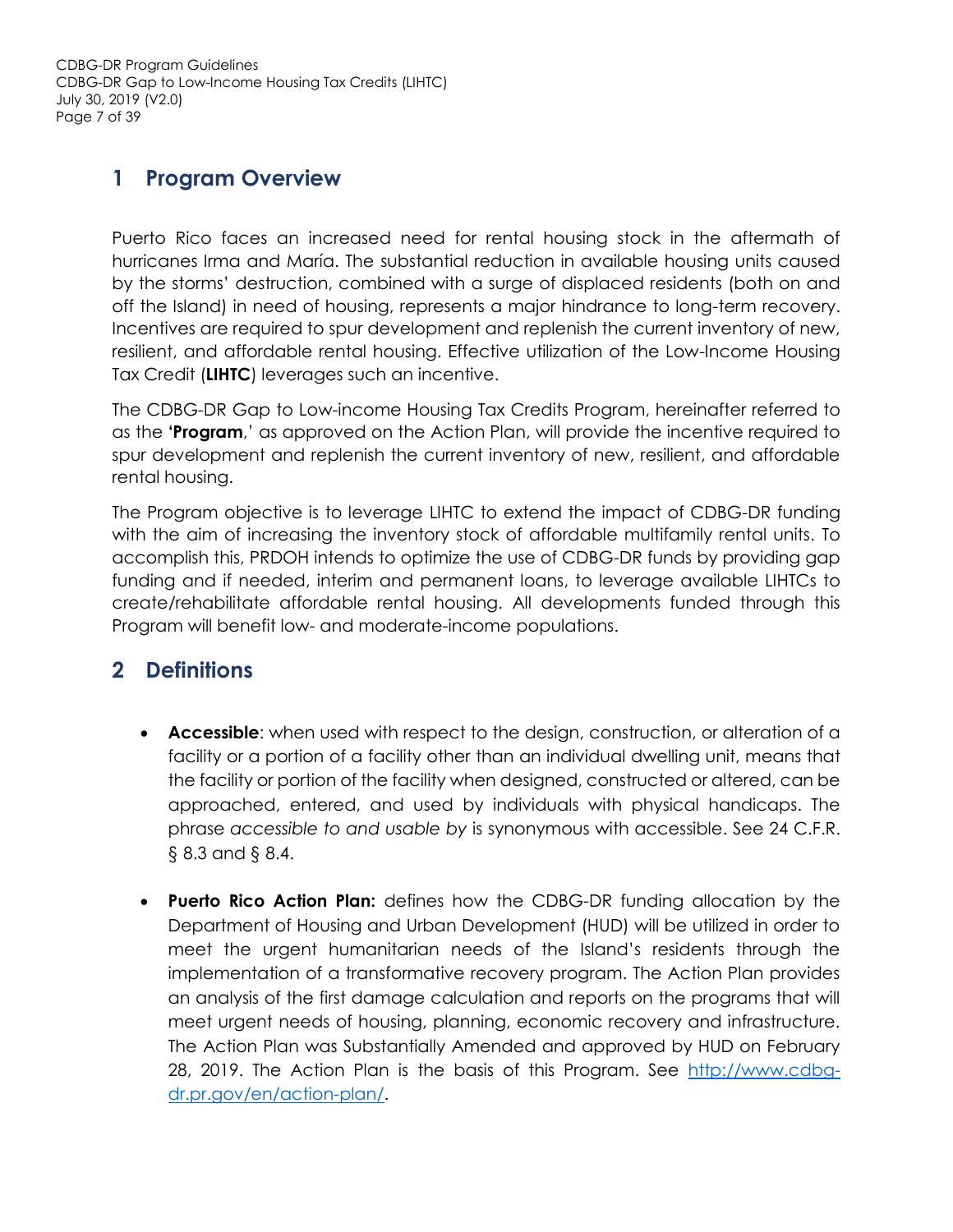- **Americans with Disability Act (ADA)**: the ADA is a civil rights law that prohibits discrimination against individuals with disabilities in all areas of public life, including jobs, schools, transportation, and all public and private places that are open to the general public.
- **Area Median Family Income (AMFI):** the median household income adjusted by family size for a given area. This number varies by municipality and/or Metropolitan Statistical Area (MSA), depending on the actual median income of a municipality or MSA.
- **Award:** means the date of execution of the *Binding Commitment for a Certificate of Reservation for a Low-Income Housing Tax Credit Allocation* and/or *Carryover Allocation Agreements*.
- **Broadband infrastructure**: cables, fiber optics, wiring, or other permanent (integral to the structure) infrastructure –including wireless infrastructure– as long as the installation results in broadband infrastructure in each dwelling unit meeting the Federal Communications Commission's (**FCC**) definition in effect at the time the pre-construction estimates are generated. The FCC defines broadband speeds as 25 Megabits per second (Mbps) download, 3 Mbps upload (83 FR 51867).
- **Cost reasonableness**: construction costs that are deemed reasonable and consistent with market costs at the time and place of construction in compliance with Federal Register Volume 83, No. 157 (August 14, 2018), 83 FR 40318.
- **CDBG-DR Agreement:** the contractual agreement for the use of CDBG-DR funds as gap financing to low income housing tax credits between PRHFA and the Developer. Funds cannot be released without a signed agreement in place.
- **Community Development Block Grant – Disaster Recovery (CDBG-DR):** a term for the HUD funding stream that is allocated to eligible disaster recovery entities via congressional appropriations.
- **Developer:** any individual, association, corporation, joint venture or partnership undertaking a LIHTC development under this Program. When referring to the operational aspect of a project the applicable entity may actually be the Owner.
- **Environmental Review Record (ERR):** a detailed record containing the existence of negative impacts on a site, the means to mitigate negative impacts, alternatives to the project (if needed), and the rejection of the proposed activities if all other options fail and it becomes the most prudent action to take.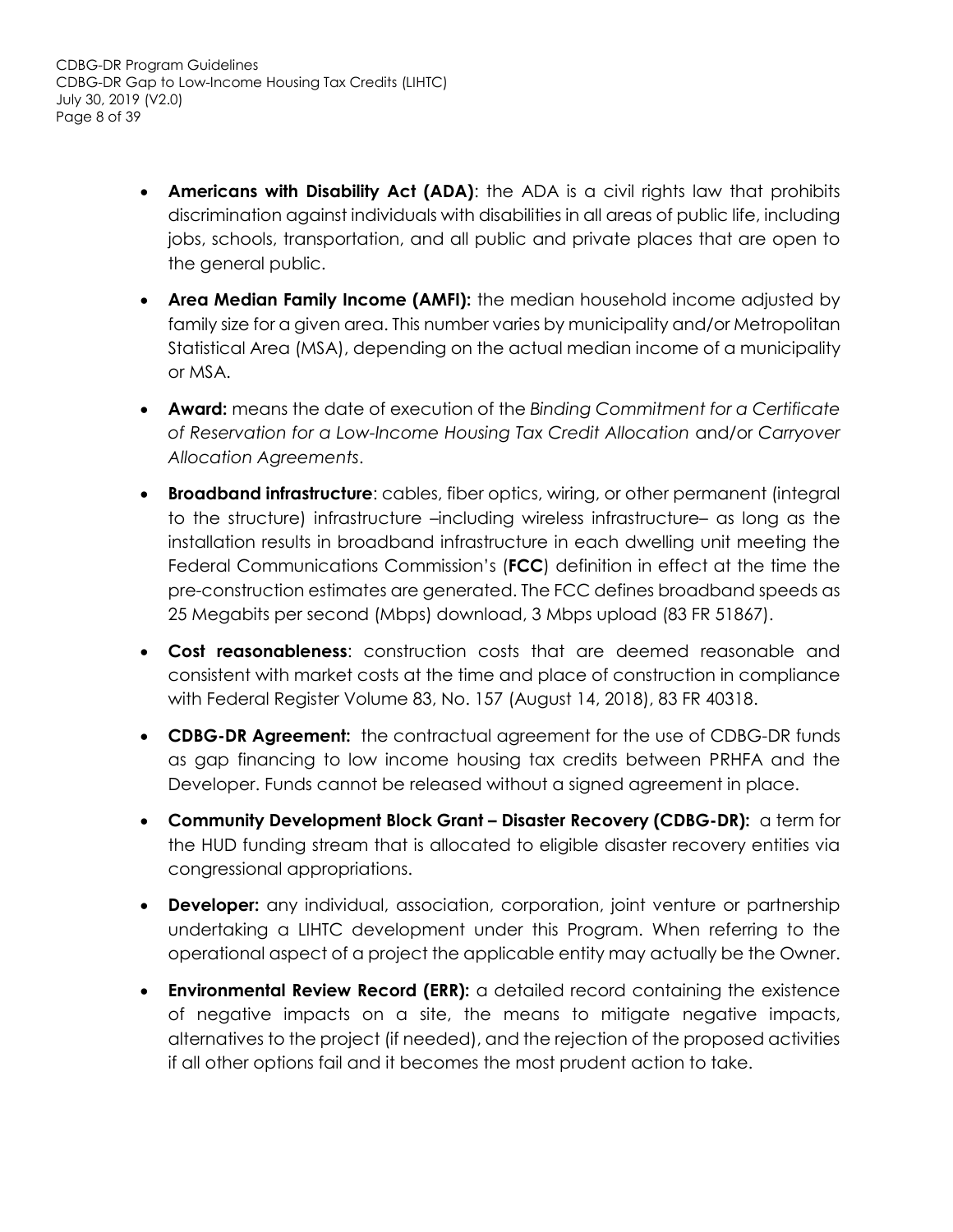CDBG-DR Program Guidelines CDBG-DR Gap to Low-Income Housing Tax Credits (LIHTC) July 30, 2019 (V2.0) Page 9 of 39

- **Fair Housing Act (FHA):** the Fair Housing Act requires all grantees, sub-recipients, and/or Developers funded in whole or in part with HUD financial assistance to certify that no person was excluded from participation in, denied the benefit of, or subjected to discrimination in any housing program or activity because of their age, race, color, creed, religion, familial status, national origin, sexual orientation, military status, sex, disability or marital status.
- **Housing and Community Development Act of 1974 (HCDA),** Section 109: prohibits discrimination on the basis of race, color, national origin, disability, age, religion, and sex within Community Development Block Grant (CDBG) programs or activities.
- **Internal Revenue Code (IRC):** is the body of law that codifies all federal tax laws and are implemented by the Internal Revenue Service (IRS) through its Treasury Regulations and Revenue Rulings.
- **Low Income Housing Tax Credits (LIHTC):** included in the Tax Reform Act of 1986 approved by Congress, which introduced the Internal Revenue Code Section 42. There are two type of credits: nice percent (9%) available for new construction or rehabilitations that are not financed with tax-exempt bonds and four percent (4) available for existing housing (acquisition) or for new construction or rehabilitations financed with tax-exempt bonds.
- **Low- to Moderate-Income (LMI):** low to moderate income people are those having incomes not more than the "moderate-income' level eighty percent (80%) Area Median Family Income) set by the federal government for the HUD assisted Housing Programs. This income standard changes from year to year and varies by household size, county, and the metropolitan statistical area.
- **Management Agent:** an entity that has day-to-day frontline responsibilities for a HUD-insured and/or assisted multifamily housing property. The Developer is responsible for seeking out and selecting a management agent that meets the standards outlined in the Management Agent Handbook (**Handbook 4381.5**), Chapter 2. The HUD-Developer management agent relationship is defined and subject to the requirements and procedures set forth in Handbook 4381.5.
- **Place in Service:** the date when at least one (1) unit of the project is suitable for occupancy, and this is validated with the submittal of a Use Permit (Permiso de Uso) issued the Municipality or OGPe (*Oficina de Gerencia de Permisos,* the office of permits management of Puerto Rico).
- **Puerto Rico Department of Housing (PRDOH):** The Department of Housing of Puerto Rico has been designated as the entity responsible for administering the CDBG-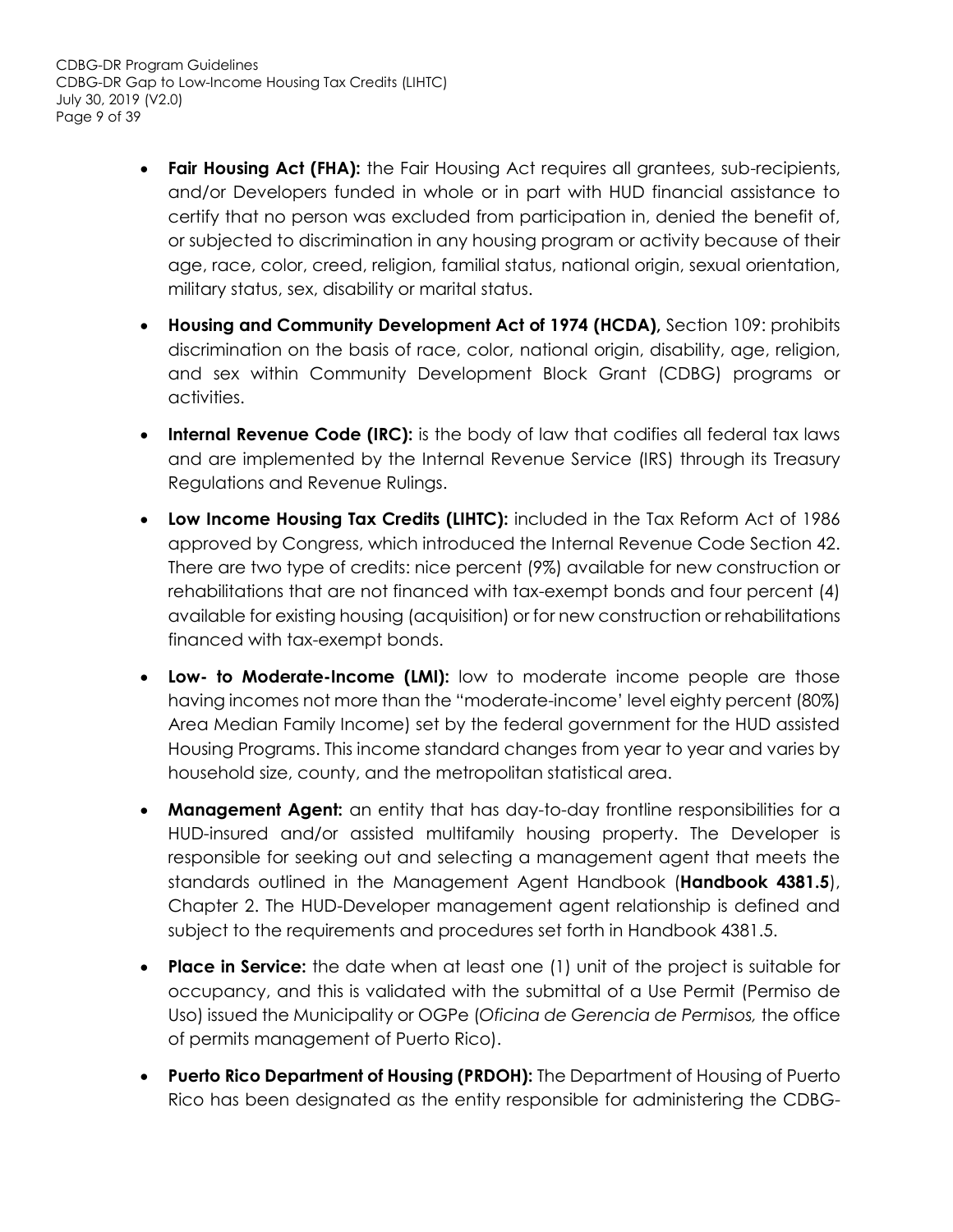DR funds allocated for the recovery from disasters caused by hurricanes Irma and María of 2017. For the LIHTC Program, PRDOH will provide oversight of this program.

- **Puerto Rico Housing Finance Authority (PRHFA):** PRHFA (AFV, for its Spanish acronym) is a subsidiary of the Government Development Bank and an independent governmental instrument of Puerto Rico. It is the partner agency of PRDOH tasked with administering the CDBG-DR funding to finance the gap of the LIHTC program.
- **Responsible Entity (RE):** under 24 C.F.R. Part 58, is a grantee that receives CDBG assistance. The responsible entity must complete the environmental review process. The RE is responsible for ensuring compliance with the National Environmental Policy Act (**NEPA**) and the Federal laws and authorities has been achieved, for issuing the public notification, for submitting the request for release of funds and certification, when required, and for ensuring the Environmental Review Record (**ERR**) is complete. The responsible entity must designate a Certifying Officer – the "responsible Federal official" – to ensure compliance with NEPA and the Federal laws and authorities cited at 24 C.F.R. § 58.5 has been achieved. In addition, the funding recipient is responsible for designating an Environmental Officer.
- **Subrecipient Agreement:** contract entered between PRDOH and PRHFA to administer and implement this Program.
- **Substantial rehabilitation:** for the purposes of determining when installation of broadband infrastructure is required as part of substantial rehabilitation of multifamily rental housing, unless otherwise defined by a Program, means work that involves:
	- o (1) Significant work on the electrical system of the multifamily rental housing. "Significant work" means complete replacement of the electrical system or other work for which the pre-construction cost estimate is equal to or greater than seventy five percent (75%) of the cost of replacing the entire electrical system. In the case of multifamily rental housing with multiple buildings with more than four (4) units, "entire system" refers to the electrical system of the building undergoing rehabilitation; or
	- o (2) Rehabilitation of the multifamily rental housing in which the preconstruction estimated cost of the rehabilitation is equal to or greater than seventy five percent (75%) the total estimated cost of replacing the multifamily rental housing after the rehabilitation is complete. In the case of multifamily rental housing with multiple buildings with more than four (4) units, the replacement cost must be the replacement cost of the building undergoing rehabilitation. 83 FR 5844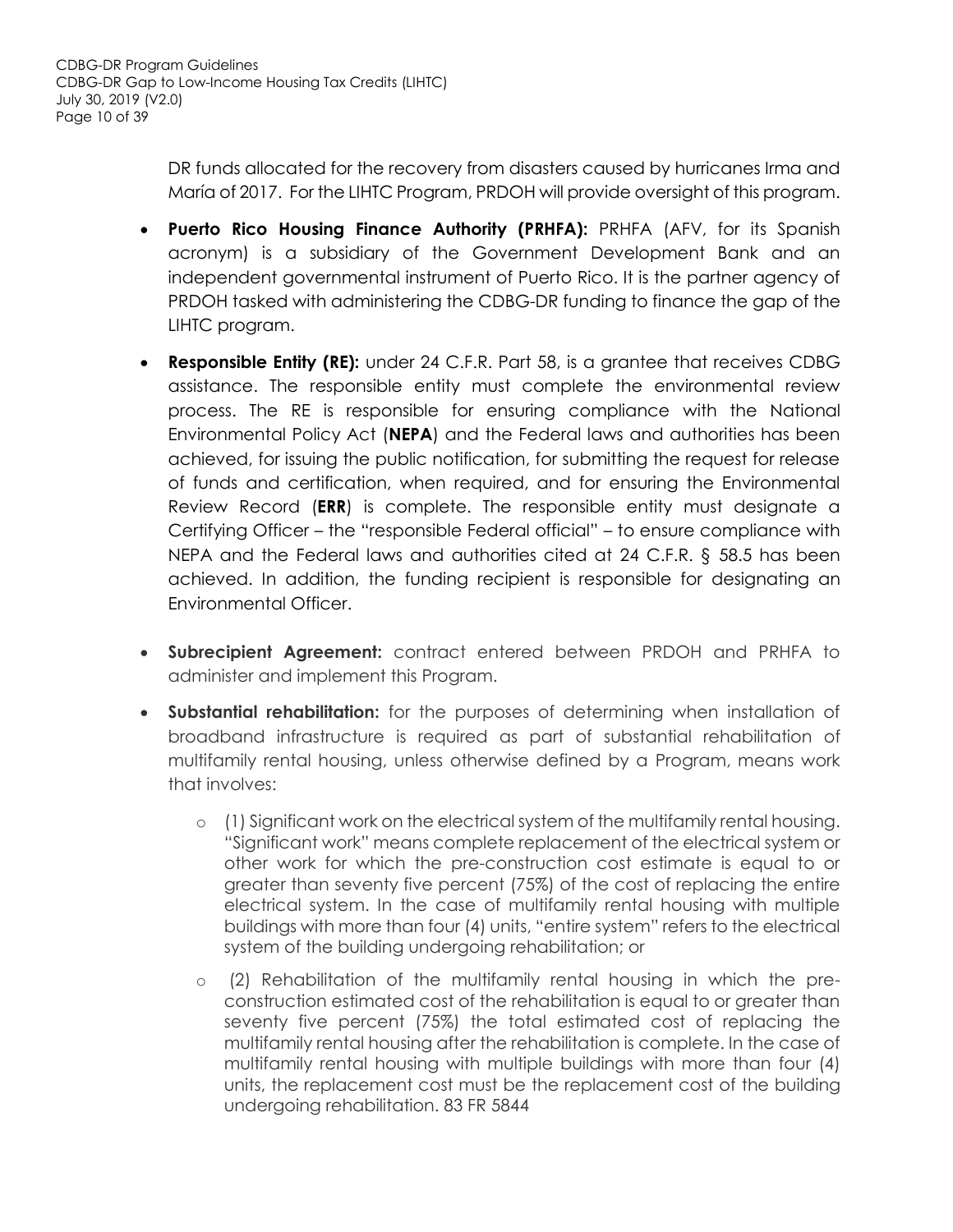- **Uniform Federal Accessibility Standards (UFAS):** proscribes uniform standards for the design, construction, and alteration of buildings that ensure individuals with disabilities have ready access to and use of them in accordance with the Architectural Barriers Act, 42 U.S.C. § 4151-4157.
- **United States Department of Housing and Urban Development (HUD)**: is the principal federal agency responsible for programs concerned with housing needs, fair housing opportunities, and improving and developing U.S. communities.
- **Voluntary Compliance Agreement (VCA):** voluntary and full settlement of a disputed complaint, under the Fair Housing Act, between HUD and a public agency, PRHFA, PRDOH [Conciliation Agreement and Voluntary Compliance Agreement between HUD and Alicea Cruz, Wanda I. (Complainant) and Égida Vistas del Rio-Yaritza Mateo Alvarado, Admn., María Collazo, Social Worker, PRDOH and PRHFA (Respondents) of July 21, 2016]; and PRPHA [Voluntary Compliance Agreement Between HUD and Puerto Rico Public Housing Administration of September 29, 2016). The document shall be in writing and signed by the parties; address each cited violation; specify the corrective or remedial action to be taken, within a stated period of time, to come into compliance; provide assurance that discrimination will not recur; and provide for enforcement by the Attorney General.

# <span id="page-10-0"></span>**3 Program Description**

The Program responds to the need for safe, quality, and affordable rental housing in Puerto Rico. Hurricanes Irma and María devastated the already lean affordable rental housing stock. A recorded 345,333 rental households applied for the Federal Emergency Management Agency Individual Assistance (**FEMA IA**) as a result of hurricanes Irma and María. <sup>1</sup> The number of units with confirmed damage may increase as assessment of damage and inspections for code compliance post-storm continues. In the rental market recovery, there is a strong need to formalize the Island-wide rental market reporting and housing standard compliance. Aging buildings impacted by the storms will need to be addressed with a focus on resilience. More than seventy-six percent (76%) of the Island's rental stock was constructed before 1990. Before the hurricanes, there were 25,000 persons on the public housing waiting list and 7,955 (as of June 2014) on the Section 8 waiting list. There are more than 14,500 tenant households and more than 13,300 owned homes that are overcrowded by one (1) or more persons. 2

The Puerto Rico Department of Housing (**PRDOH**) entered into a Subrecipient Agreement with the Puerto Rico Housing Finance Authority (**PRHFA**), to utilize Community

<sup>1</sup> FEMA IA data – FIDA 31621 as of April 2, 2018.

<sup>2</sup> Puerto Rico Builder's Association Housing Study, February 2018.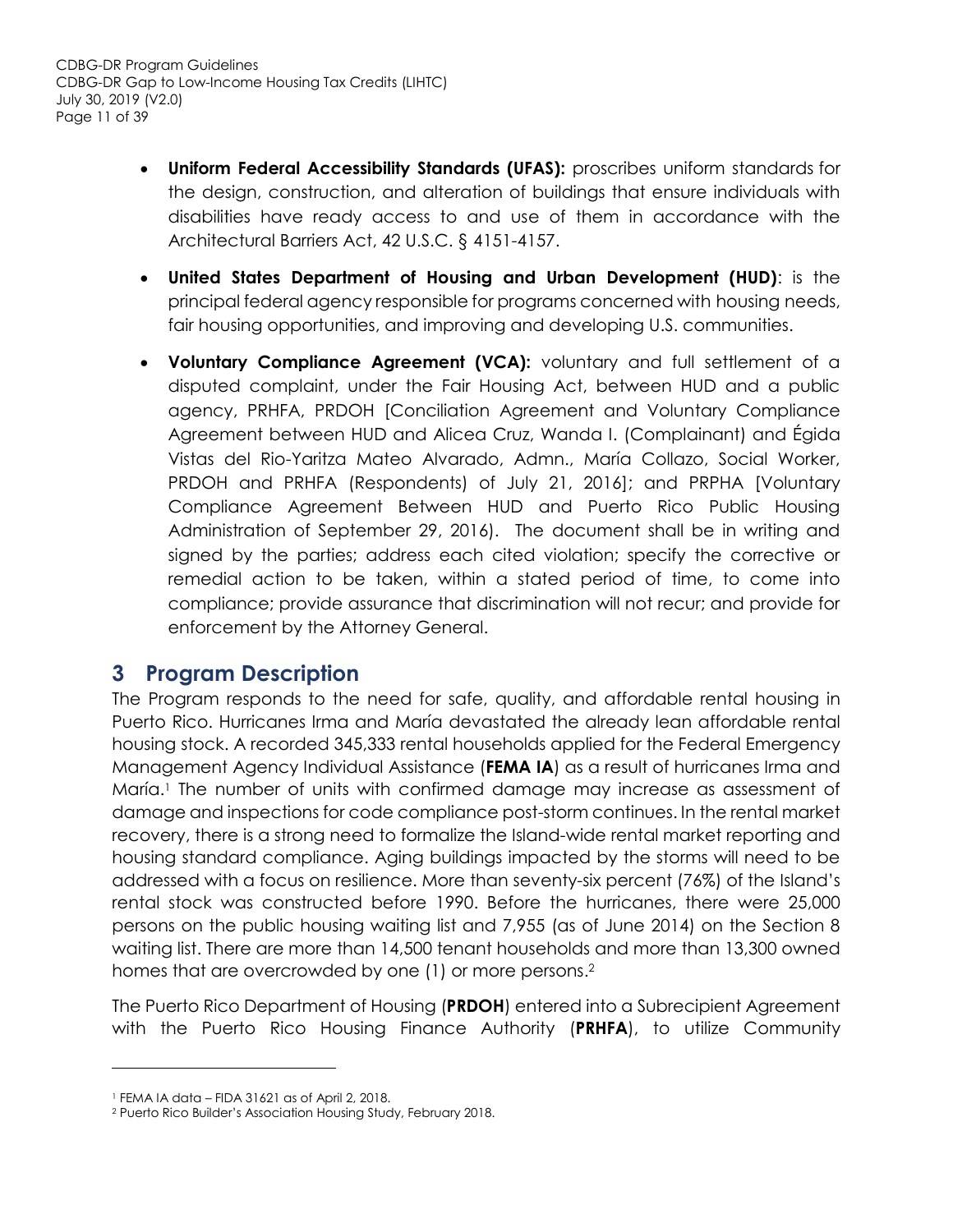Development Block Grant-Disaster Recovery (**CDBG-DR**) to provide gap funding to augment other public and private financing for the construction of affordable rental housing units under the LIHTC program administered by PRHFA. Under a typical LIHTC program, a Developer secures a construction and/or permanent loan from a private lender or public agency, gap financing from a public or private source, and equity from private investors in exchange for LIHTCs. This CDBG-DR funding will meet any capital shortfalls (gaps) and expedite the pace of qualified, new construction and/or rehabilitation projects which are shovel-ready.

The LIHTC program, described by HUD as "the most important resource for creating affordable housing in the United States today,"<sup>3</sup> allows individuals and legal entities to claim federal income tax credits in exchange for delivering affordable rental housing. LIHTC offers two forms of tax credits, namely, nine percent (9%) for new construction/rehabilitation, and four percent (4%) for new construction/rehabilitation projects that are partially financed with tax-exempt obligations. According to the Internal Revenue Code (**IRC**), over a ten-year period, the respective applicable tax credit percentages are those that yield credits with a present value equal to seventy percent (70%) and thirty percent (30%) of the qualified basis of a project. See 26 U.S.C. §42(b)(1)(B).

These guidelines outline the policies that the Program uses to provide services and fund LIHTC projects that qualify for nine percent (9%) LIHTCs only. Policies related to funding capital gaps for projects supplemented by four percent (4%) LIHTCs are not included in these guidelines. The Guidelines for the 4% Phase of this Program will be developed, incorporated, and published when funding is made available.

# <span id="page-11-0"></span>**4 National Objective**

The national objective of this Program is to benefit low- and moderate-income (**LMI**) persons (below eighty percent (80%) Area Median Family Income (**AMFI**) according to the HUD Modified Income Limits for CDBG-DR Puerto Rico). See 24 C.F.R. §570.483(b)(3). The objective will be realized when each Project is occupied by fifty-one percent (51%) of LMI households defined by the adjusted income limits for Puerto Rico.

# <span id="page-11-1"></span>**5 Program Criteria**

Under the Qualified Allocation Plan 2016 (**QAP 2016**) funding cycle, there are several existing shovel-ready projects in the nine percent (9%) LIHTC pipeline which are expected to be completed within **twenty-four (24) months** of the signed CDBG-DR Agreement. CDBG-DR funds with nine percent (9%) LIHTC will be leveraged to stretch both funding sources.

<sup>3</sup> Se[e https://www.huduser.gov/portal/datasets/lihtc.html.](https://www.huduser.gov/portal/datasets/lihtc.html)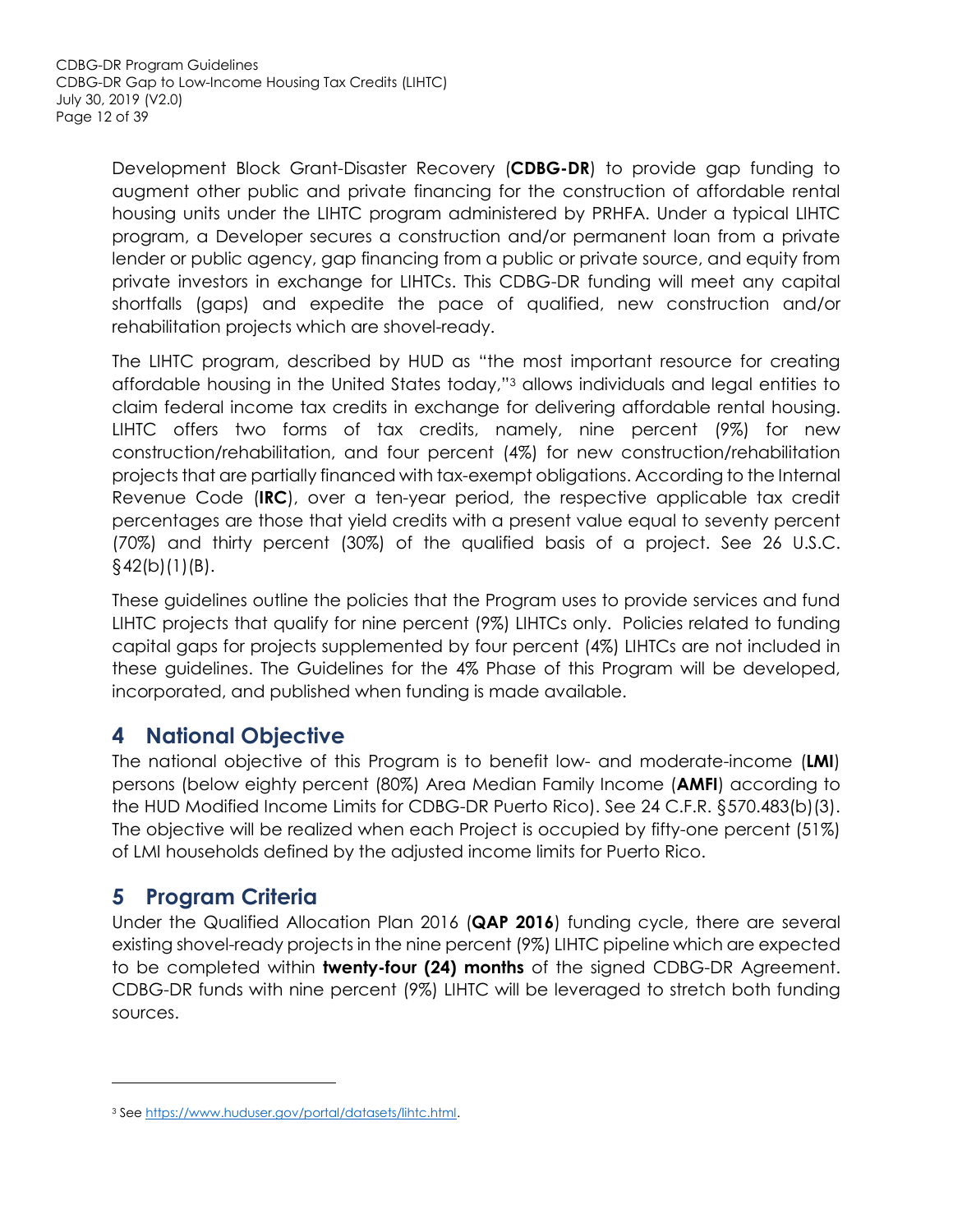In addition to creating affordable rental housing stock, this Program will include eligible activities, such as, housing construction, acquisition, implementation of the Green Building Standards, and other activities to supplement the existing LIHTC program.

Projects funded through this Program must maintain affordable housing in accordance with the affordability period required by the Federal Register Vol. 83, No. 157 (August 14, 2018), 83 FR 40314, or the affordability period required by LIHTC, whichever is longer. Affordability periods outlined in 83 FR 40314 are as follows:

- Rehabilitation or reconstruction of multi-family rental projects with eight (8) or more units must remain affordable for a period of no fewer than **fifteen (15) years**.
- New construction of multi-family rental projects with five (5) or more units must remain affordable for a period of no fewer than **twenty (20) years**.

LIHTC compliance periods are specified in the property's *Carryover Allocation Agreement* with PRHFA and are specific to each property.

All approved projects under these Guidelines are governed by Section 42 of the Internal Revenue Code, 24 C.F.R. § 570, 83 Federal Register, No.157 (August 14, 2018), Vol. 84 No. 33 (February 19, 2019), *et seq.*, and any other applicable federal statutes or regulations governing the CDBG-DR Program by Congress, HUD, PRDOH, and PRHFA. Modification of any relevant statute or regulation may become effective immediately and apply to the Projects funded under this Program.

# <span id="page-12-0"></span>**6 Eligible Projects**

Eligible projects include rental housing developments that have been awarded/reserved in 2018, 2019, 2020, and 2021 LIHTCs from the QAP 2016 cycle, Notice of Funds Availability 2016 (**NOFA-2016**).<sup>4</sup> The selection criteria and other weighting can be found in QAP 2016. PRDOH will allocate CDBG-DR grants and/or loans to fill any existing financial gaps. Should any CDBG-DR funds remain after those projects' financial needs are satisfied, they may be allocated once applications of four percent (4%) LIHTCs can be received and reviewed for CDBG-DR funding needs. See 26 U.S.C. §142.

The QAP 2016 (and attached annexes) published at<https://www.afv.pr.gov/nofa> should be used in conjunction with these program guidelines as reference for detailed responsibilities and compliance requirements, as well as, the Cross-cutting Guidelines which apply to all of Puerto Rico's CDBG-DR Programs published at www.cdbg-dr.pr.gov CDBG-DR – Implementation Plan

<sup>4</sup> For CDBG-DR purposes, the term *"award," with regards to the LIHTC program,* means the date of execution of the *Binding Commitment for a Certificate of Reservation for a Low-Income Housing Tax Credit Allocation* and/or *Carryover Allocation Agreements*.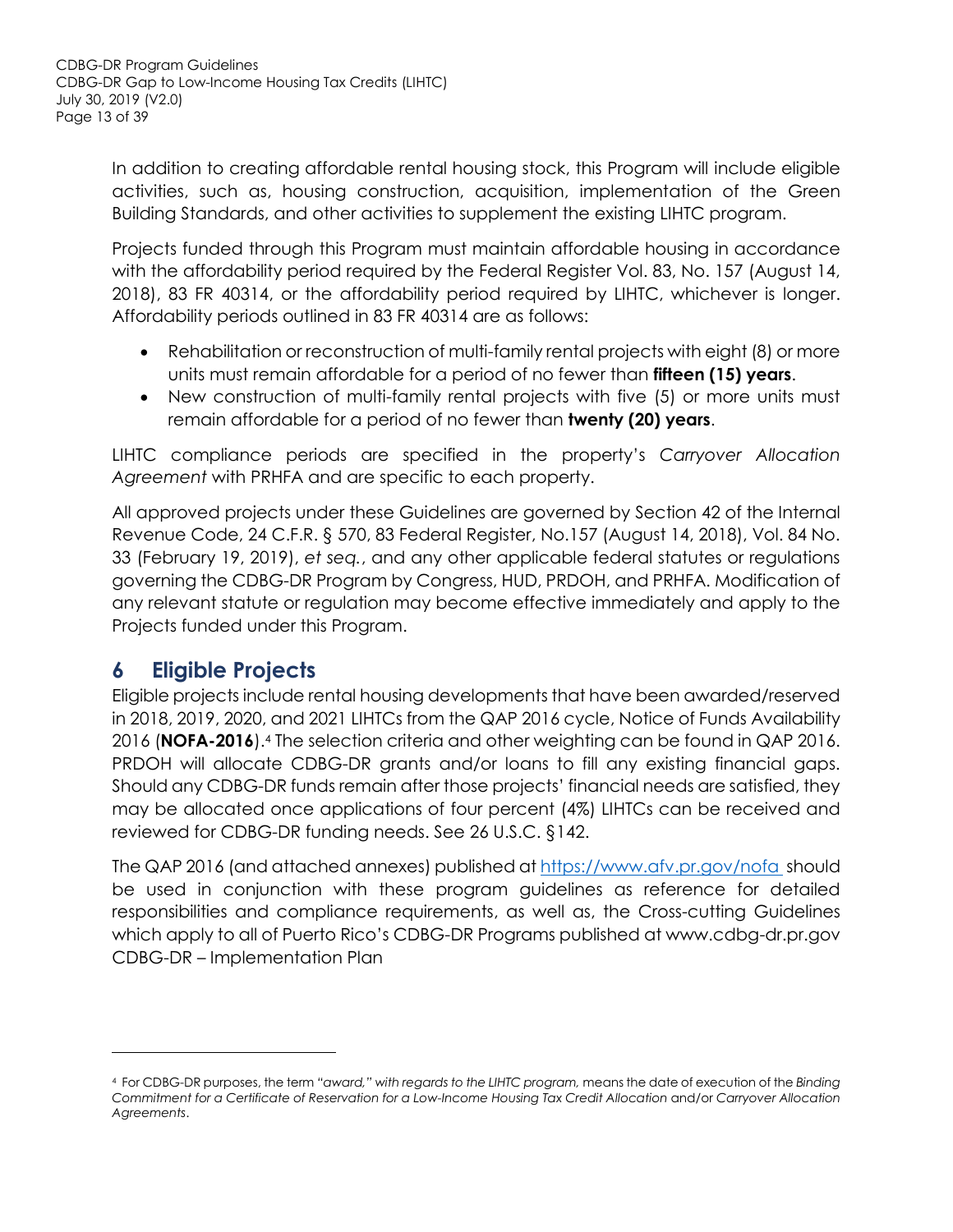CDBG-DR Program Guidelines CDBG-DR Gap to Low-Income Housing Tax Credits (LIHTC) July 30, 2019 (V2.0) Page 14 of 39

## <span id="page-13-0"></span>6.1 Construction Requirements

The CDBG-DR Agreement, as previously defined, cannot be executed until compliance with the following requirements is certified. The implementation of the requirements included in this section, with the exception of the Environmental Review, will be evaluated and certified by the PRHFA-Inspector as part of their technical review before the execution of the CDBG-DR Agreement, and, thereafter, during monthly inspections.

Projects under construction and *shovel ready* (those able to begin construction once the CDBG-DR Agreement is signed) will have priority. Readiness to proceed will be validated by the PRHFA-Inspector's review of the technical evaluation of plans, studies, permits and governmental endorsements, among other documents, that Developers will provide.

## 6.2 Implementation of Green Building Standards

<span id="page-13-1"></span>As required by 83 FR 5844, and amended by 84 FR 4836, all new construction of residential buildings and all replacement of substantially damaged residential buildings must comply with a HUD-approved Green Building Standards. Therefore, LIHTC projects that meet criteria for new construction or replacement of substantially damaged buildings are required to obtain a minimum of one of the listed certifications:

- ENERGY STAR® (Certified Homes or Multifamily High-Rise),
- Enterprise Green Communities,

- Leadership in Energy and Environmental Design (**LEED**) (New Construction, Homes, Midrise, Existing Buildings Operations, and Maintenance, or Neighborhood Development),
- ICC–700 National Green Building Standard,
- Environmental Protection Agency (**EPA**) Indoor AirPlus (ENERGY STAR® a prerequisite), or
- Any other equivalent comprehensive green building program acceptable to HUD, such as the *Permiso Verde* issued by the applicable Puerto Rico permits office.

As part of the CDBG-DR project submission, the Developer shall identify at least one Green Building Standard and include a checklist, or other suitable documentation, which demonstrates adherence to the selected standard(s).

For rehabilitation of non-substantially damaged structures, Developers shall adhere to the guidelines specified in the HUD Community Planning and Development Green Building Retrofit Checklist<sup>5</sup>, to the extent applicable, of the rehabilitation work undertaken, including the use of mold resistant products when replacing surfaces such as drywall. When rehabilitation work includes replacing older or obsolete products, the Developer must use ENERGY STAR® -labeled, Water Sense-labeled, or Federal Energy Management Program (FEMP)-designated products and appliances.

<sup>5</sup> <https://files.hudexchange.info/resources/documents/CPD-Green-Building-Retrofit-Checklist.xls>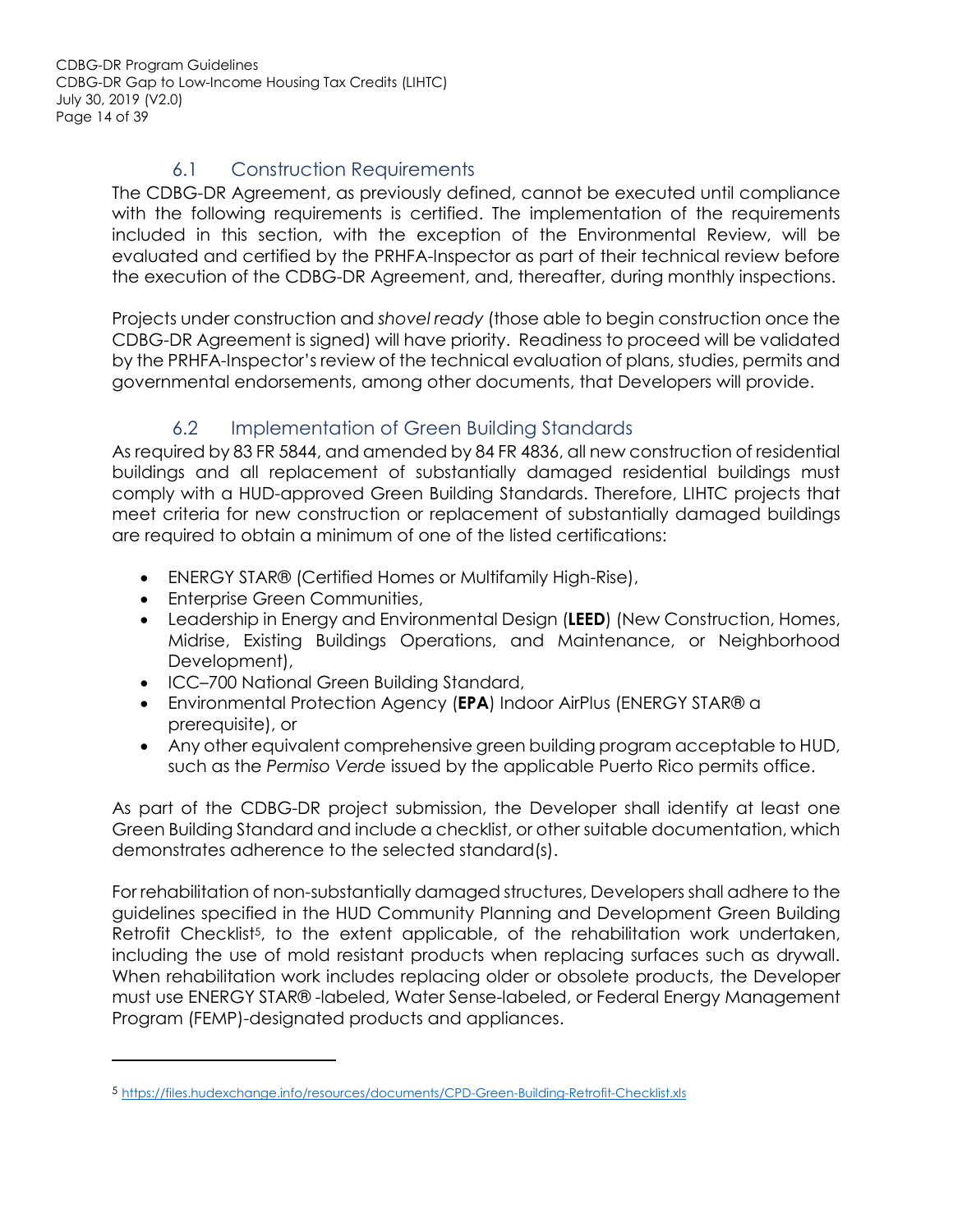The PRHFA Inspector will verify the CDBG-DR project applications for compliance as part of the technical review required as a prerequisite before the CDBG-DR Agreement can be signed.

#### 6.3 Broadband Infrastructure Requirements

<span id="page-14-0"></span>Under 83 FR 5844, projects are required to include installation of broadband infrastructure at the time of new construction or substantial rehabilitation for multifamily rental housing that is funded or supported by HUD.

PRDOH aims to narrow the digital divide in low-income communities served by HUD. Installing unit-based broadband infrastructure in multifamily rental housing that is newly constructed or substantially rehabilitated with or supported by HUD funding will provide a platform for individuals and families residing in such housing to participate in the digital economy and increase their access to economic opportunities.

Projects are excluded from this requirement only if one of the below exclusions can be documented and validated by PRDOH:

- the location of the new construction or substantial rehabilitation makes installation of broadband infeasible;
- the cost of installing broadband infrastructure would result in a fundamental alteration in nature of its program, or activity, or in an undue financial burden; or
- the structure of housing, to be substantially rehabilitated, makes installation of broadband infrastructure infeasible.

While Projects are only required to include one form of broadband infrastructure, it is recommended to install more than one form as this will promote competition among service providers on quality and price for residents.

The PRHFA Inspector will verify the CDBG-DR project application for compliance as part of the technical review, which is required as a prerequisite before the CDBG-DR Agreement can be signed.

#### 6.4 Accessibility Requirements

<span id="page-14-1"></span>Pursuant to the *Conciliation Agreement* and *Voluntary Compliance Agreement* filed on July 21, 2016, all LIHTC developments must comply with the following accessibility requirements:

 Twelve percent (12%) of the total ground floor and/or elevator-serviced unit inventory must be made fully mobility-accessible under the 2010 ADA Standards and, wherever applicable, the Uniform Federal Accessibility Standards (UFAS).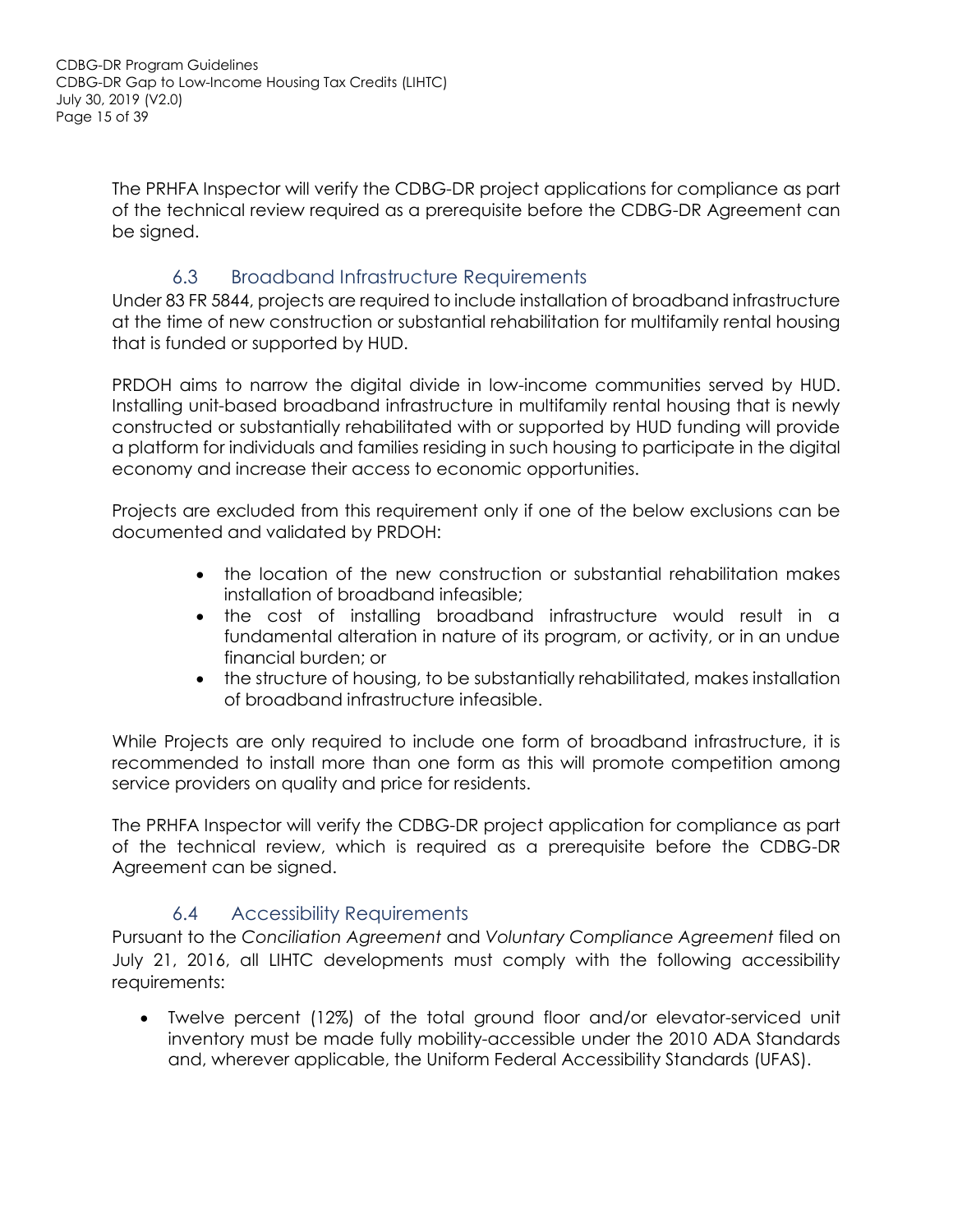Three percent (3%) of the total unit inventory must be made sensory-accessible under the 2010 ADA Standards and, wherever applicable, the Uniform Federal Accessibility Standards (UFAS).<sup>6</sup>

Prior to commencing construction, the Developer shall provide the following obligations:

- Preliminary drawings of the proposed new construction and/or rehabilitation including a site plan, building elevations, and unit floor plans must be provided. The project architect shall certify that the development will comply with the accessibility requirements of the FHA and, wherever applicable the 2010 ADA standards and UFAS.
- Proof of professional liability insurance covering the project's architect for an amount not less than ten percent (10%) of the estimated construction cost, in case of, negligence.
- Proof of performance or surety bond for no less than fifty percent (50%) of the construction contract.
- A signed certification from a qualified architect and/or engineer retained for the accessibility inspection of the new construction and/or project rehabilitation must be provided as verification that covered units and project common areas comply with the structural accessibility mandates of the FHA and, wherever applicable, the 2010 ADA standards and UFAS.

Pursuant to the regulatory requirements of 24 C.F.R. § 8.53(a) and 28 C.F.R. § 35.107(a), all Management Agents who employ fifteen (15) or more individuals shall designate a Section 504/ADA Coordinator. These coordinators are responsible for the performance of 504/ADA-related responsibilities, including providing prompt and equitable resolution of disability discrimination complaints and handling VCA-related obligations. This requirement shall be realized by including a clause in all contracts with contractors and/or subcontractors requiring them to, as minimum meet the ADA Coordinator in the following two instances: prior to executing contracted activities and when contracted activities are nearing ninety percent (90%) completion.<sup>7</sup>

The PRHFA Inspector will verify the CDBG-DR project application for compliance as part of the technical review, which is required as a prerequisite before the CDBG-DR Agreement can be signed.

# <span id="page-15-0"></span>**7 Environmental Requirements**

#### <span id="page-15-1"></span>7.1 Environmental Review

The purpose of the Environmental Review is to ensure that all projects subsidized with CDBG‐DR funds follow all applicable federal laws and authorities identified in 24 C.F.R. part 58: Environmental Review Procedures for Entities Assuming HUD Environmental

<sup>6</sup> Conciliation Agreement and Voluntary Compliance Agreement between HUD and Alicea Cruz, Wanda L. and Egida Vistas del Rio, et. al. Section 18(a) (2016).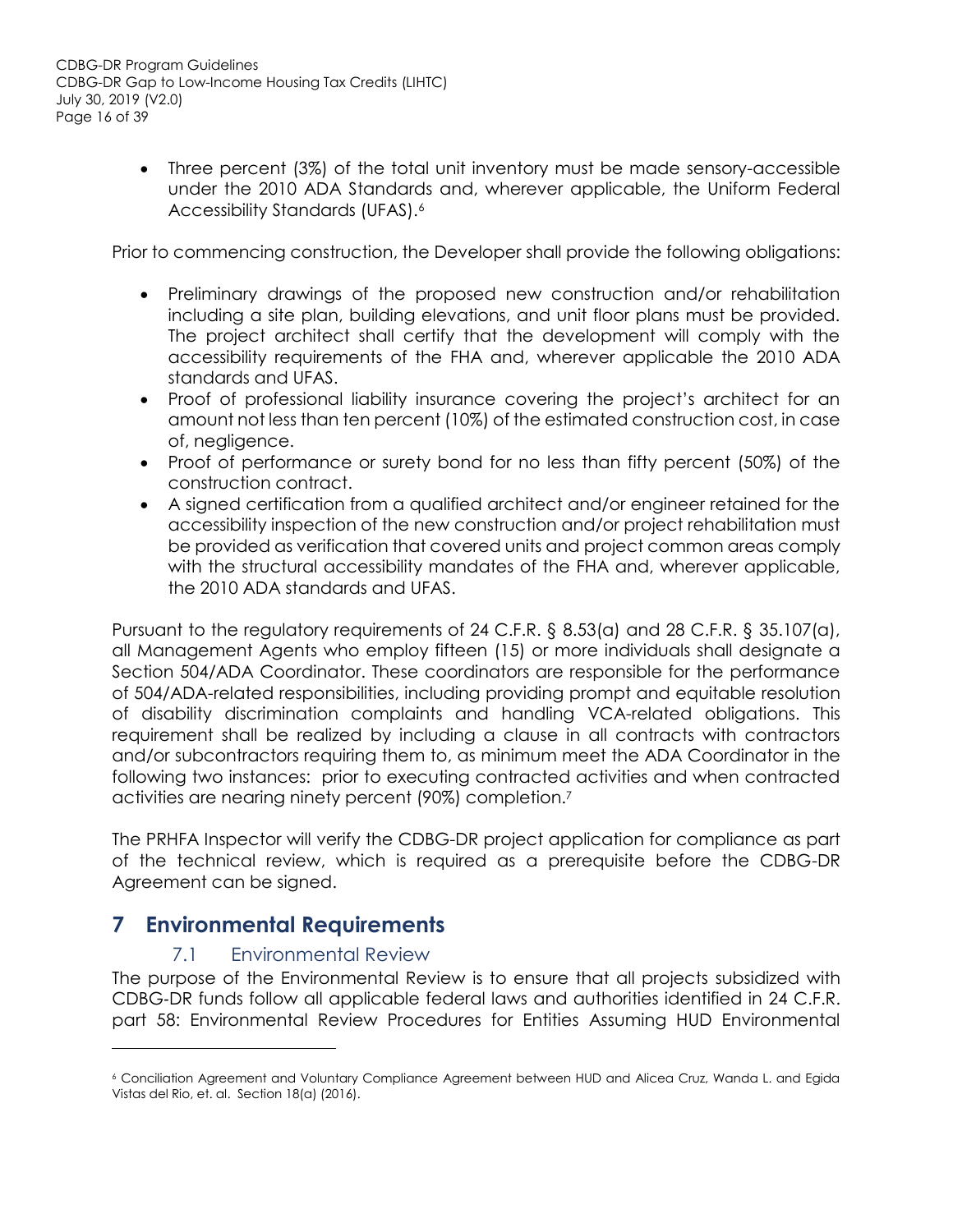Responsibilities. The Environmental Review is required to determine the environmental eligibility of a proposed project(s) or activity(s) to allow any environmental mitigation requirements to be performed prior to or during construction work.

No work may start on a proposed project before the environmental review process is completed, even if that work is being done using non‐HUD funds, such as signing a construction contract, etc., specifically, environmental clearance must be obtained for each project prior to the firm commitment of federal or non-federal funds. (24 CFR § 58.22). **A violation of this requirement may jeopardize federal funding to a project and disallow all costs that were incurred before the completion of the Environmental Review.**

PRDOH is the Responsible Entity for environmental matters. PRDOH will maintain a written Environmental Review Record (ERR) of the environmental review process meeting the legal requirements and documenting PRDOH review and compliance with the related federal authorities listed in 24 C.F.R. part 58 which includes, as appropriate, the following:

- Describes the project and activities that PRDOH has determined to be part of a project;
- Evaluates the effects of the project or the activities on the human environment; Documents compliance with applicable statutes and authorities, in particular, those cited in 24 CFR § 58.5 and § 58.6; and
- Records the written determinations and other review findings required by this part (e.g., exempt and categorically excluded projects determinations, and findings of no significant impact.

## 7.2 Lead-Based Poisoning Prevention Act

<span id="page-16-0"></span>In order to successfully fulfill the requirements in the Environmental Review, Developers must be compliant with the Lead-Based Poisoning Prevention Act (42 U.S.C. § 4821-4846) and all regulations and procedures stipulated by the Government of Puerto Rico and any amendments thereof.

#### 7.2.1 Lead-Based Paint Poisoning Prevention in Certain Residential **Structures**

<span id="page-16-1"></span>All housing units assisted using CDBG-DR funds must comply with the regulations regarding lead-based paint found at 24 C.F.R. part 35 on Lead-Based Paint Poisoning Prevention in Certain Residential Structures.

The requirements established by this regulation are as follows:

- Notification
	- o Lead Hazard Information Pamphlet All program Applicants must receive a Lead Hazard Information Pamphlet at the time of application as well as sign an acknowledgement form, a copy of which will be placed into the Applicant's file.
	- o Notice of Lead Hazard Evaluation Developers and tenants of program assisted properties must receive results of any lead hazard evaluation work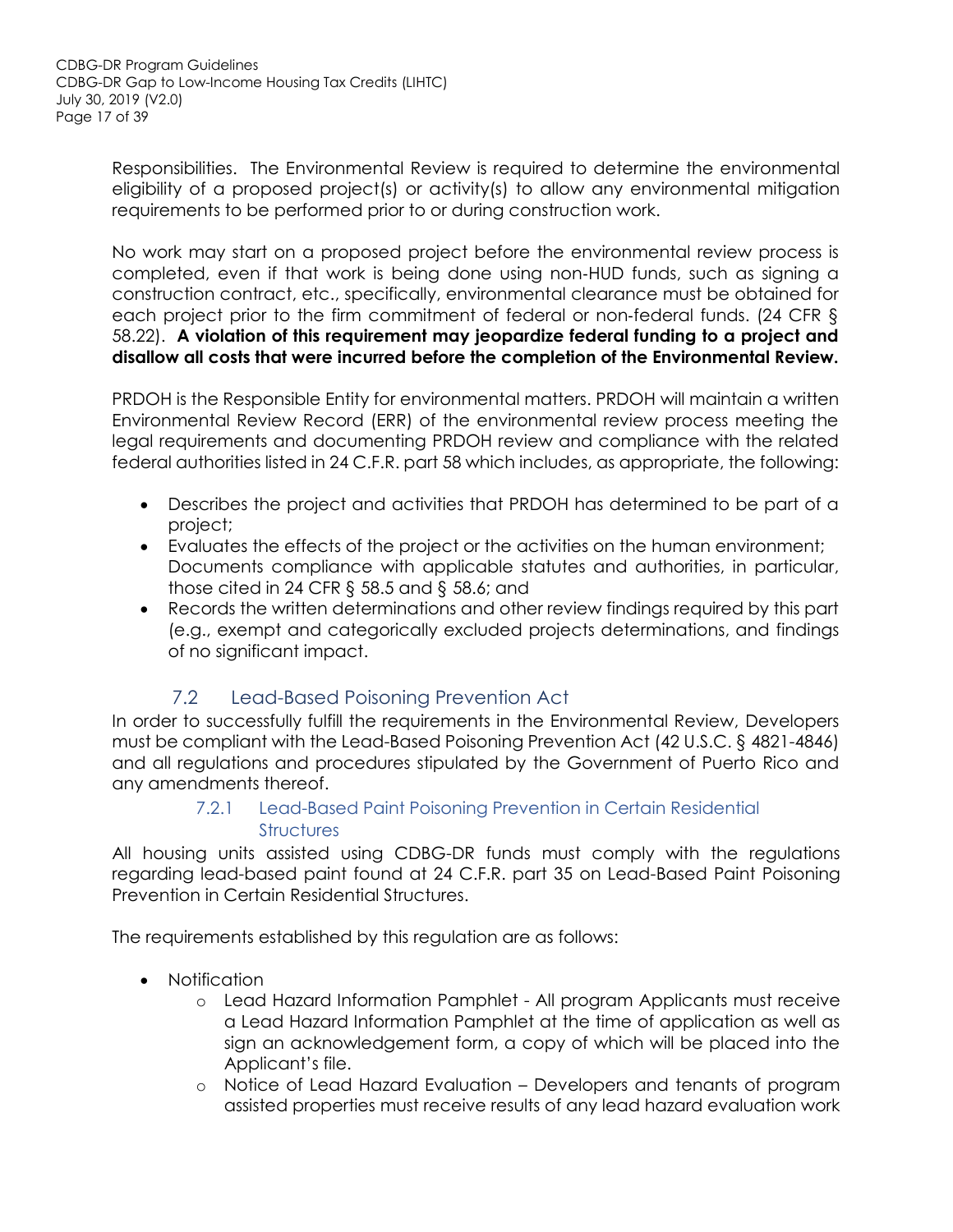within **fifteen (15) days** of the evaluation. A copy of this notice will be kept within the Applicant's file.

- o Notice of Lead Hazard Reduction Activity Developers and tenants of program assisted properties must be notified of the results of any lead hazard reduction activity within **fifteen (15) days** of clearance. A copy of this notice will be kept within the Applicant's file.
- Lead Hazard Assessment/Evaluation Including visual assessments, paint testing, and risk assessments. Each method has specific requirements defined in subpart R of the regulation and must be done by qualified professionals,
- Lead Hazard Reduction Including paint stabilization, interim controls, standard treatments, or abatement. Each method has specific requirements defined in subpart R on Methods and Standards for Lead-Paint Hazard Evaluation and Hazard Reduction Activities and must be done by qualified professionals. (24 C.F.R. part 35 §§ 35.1300 - 35.1355).

Homebuilders will retain demolition contractors to properly mitigate, demolish and properly dispose of construction debris for houses built before 1978 -when EPA banned lead-based paint- that are to be demolished to clear a lot for new house construction.

A lead-based paint assessment will be conducted by a licensed lead-based paint assessor on those houses that were built before 1978 but are eligible for rehabilitation.

## 7.3 Residential Lead-Based Paint Hazard Reduction Act

<span id="page-17-0"></span>Congress passed the Residential Lead-Based Paint Hazard Reduction Act of 1992, also known as Title X, to protect families from exposure to lead from paint, dust, and soil. Section 1018 of this law directed HUD and EPA to require the disclosure of known information on lead-based paint and lead-based paint hazards before the sale or lease of most housing built before 1978. (42 U.S.C. Ch. 63A)

#### 7.3.1 Sale or Lease

<span id="page-17-1"></span>Before ratification of a contract for housing sale or lease, sellers and landlords must:

- Give an EPA-approved information pamphlet on identifying and controlling leadbased paint hazards ("Protect Your Family from Lead in Your Home" pamphlet, currently available in English, Spanish, Vietnamese, Russian, Arabic, Somali).
- Disclose any known information concerning lead-based paint or lead-based paint hazards. The seller or landlord must also disclose information such as the location of the lead-based paint and/or lead-based paint hazards, and the condition of the painted surfaces.
- Provide any records and reports on lead-based paint and/or lead-based paint hazards which are available to the seller or landlord (for multi-unit buildings, this requirement includes records and reports concerning common areas and other units, when such information was obtained as a result of a building-wide evaluation).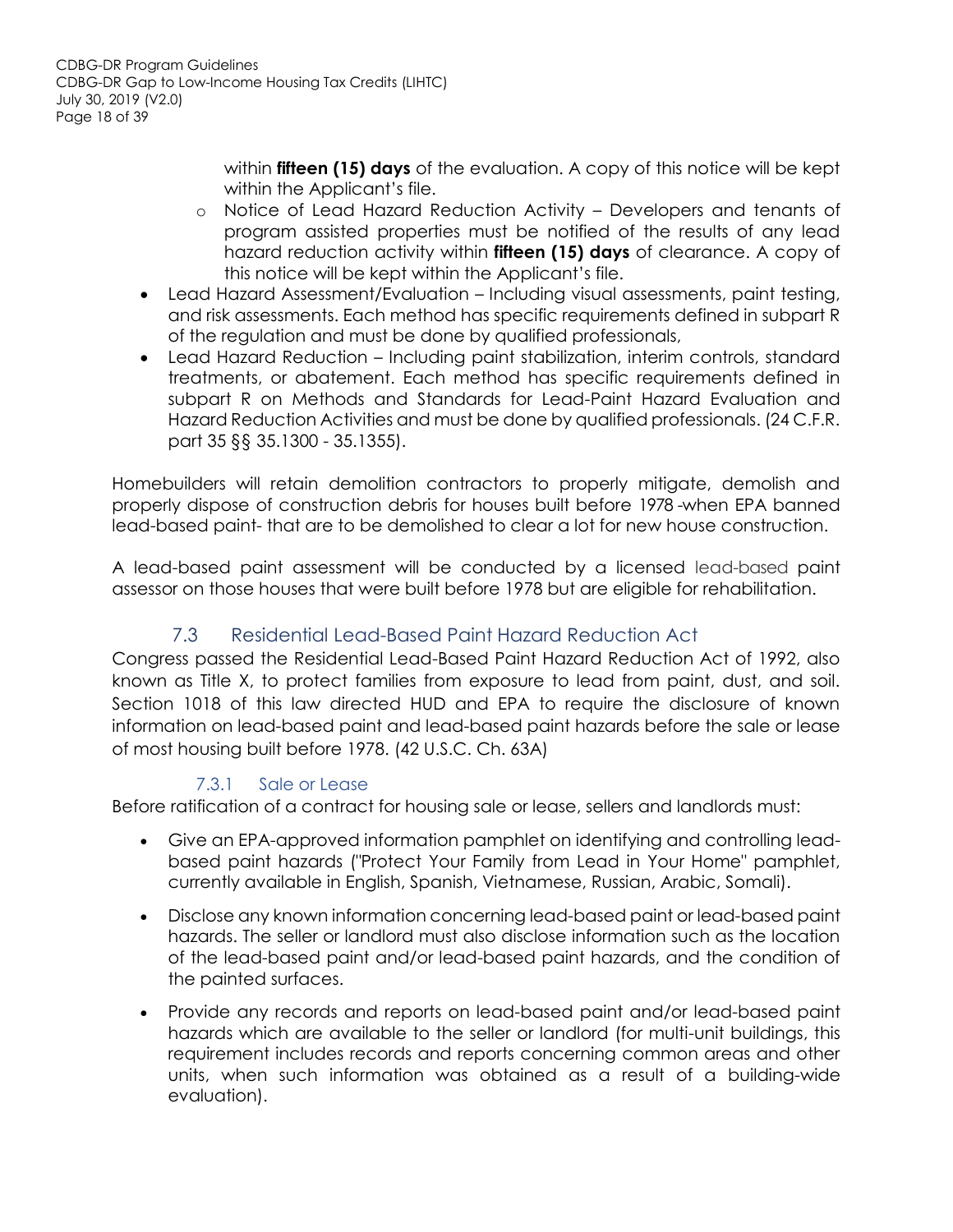- Include an attachment to the contract or lease (or language inserted in the lease itself) which includes a Lead Warning Statement and confirms that the seller or landlord has complied with all notification requirements. This attachment is to be provided in the same language used in the rest of the contract. Sellers or landlords, and agents, as well as homebuyers or tenants, must sign and date the attachment.
- Sellers must provide homebuyers a 10-day period to conduct a paint inspection or risk assessment for lead-based paint or lead-based paint hazards. Parties may mutually agree, in writing, to lengthen or shorten the time period for inspection. Homebuyers may waive this inspection opportunity.

#### 7.4 Flood Insurance Program Requirements

<span id="page-18-0"></span>Projects located in a Special Flood Hazard Area (**SFHA**) (also known as the 100-year floodplain) that receive assistance under CDBG-DR must obtain and maintain flood insurance in the amount and duration prescribed by FEMA's National Flood Insurance Program. Section 102(1) of the Flood Disaster Protection Act of 1973, 42 U.S.C. § 4012(a) mandates the purchase of flood insurance protection for any HUD-assisted property within a Special Flood Hazard Area.

FEMA recommends, although not required, to purchase flood insurance for those properties outside the SFHA that are prone to flooding in order to better protect the Developer from the economic risks of future floods and reduce dependence on Federal disaster assistance in the future.

# <span id="page-18-1"></span>**8 Compliance Monitoring**

The QAP 2016 includes a Compliance Monitoring Plan, pursuant to the requirements stated in 26 U.S.C. § 42, the PRHFA will follow in notifying the Internal Revenue Service (**IRS**) of noncompliance with the LIHTC program.

In accordance with the QAP's Compliance Monitoring Plan, pursuant to 26 U.S.C. § 42, Developers or Management Agents are required to provide annual certifications of qualified low-income tenants, including tenant income and rents charged, the number of qualifying low-income units, as well as any other information pertinent to determine compliance. See the specific compliance requirements outlined in QAP 2016, Annex O.<sup>8</sup>

Developers are advised that PRHFA is required to perform compliance monitoring. To facilitate monitoring, PRHFA and its designees will have access to all project information, including but not limited to, physical access to the project, financial records, and tenant information for the purpose of monitoring compliance with 26 U.S.C. § 42 and with CDBG-DR requirements.

<sup>8</sup> Se[e https://www.afv.pr.gov/wp-content/uploads/2016/07/Annex-O-Compliance-Monitoring-Plan-REV-JULY-2016.pdf](https://www.afv.pr.gov/wp-content/uploads/2016/07/Annex-O-Compliance-Monitoring-Plan-REV-JULY-2016.pdf)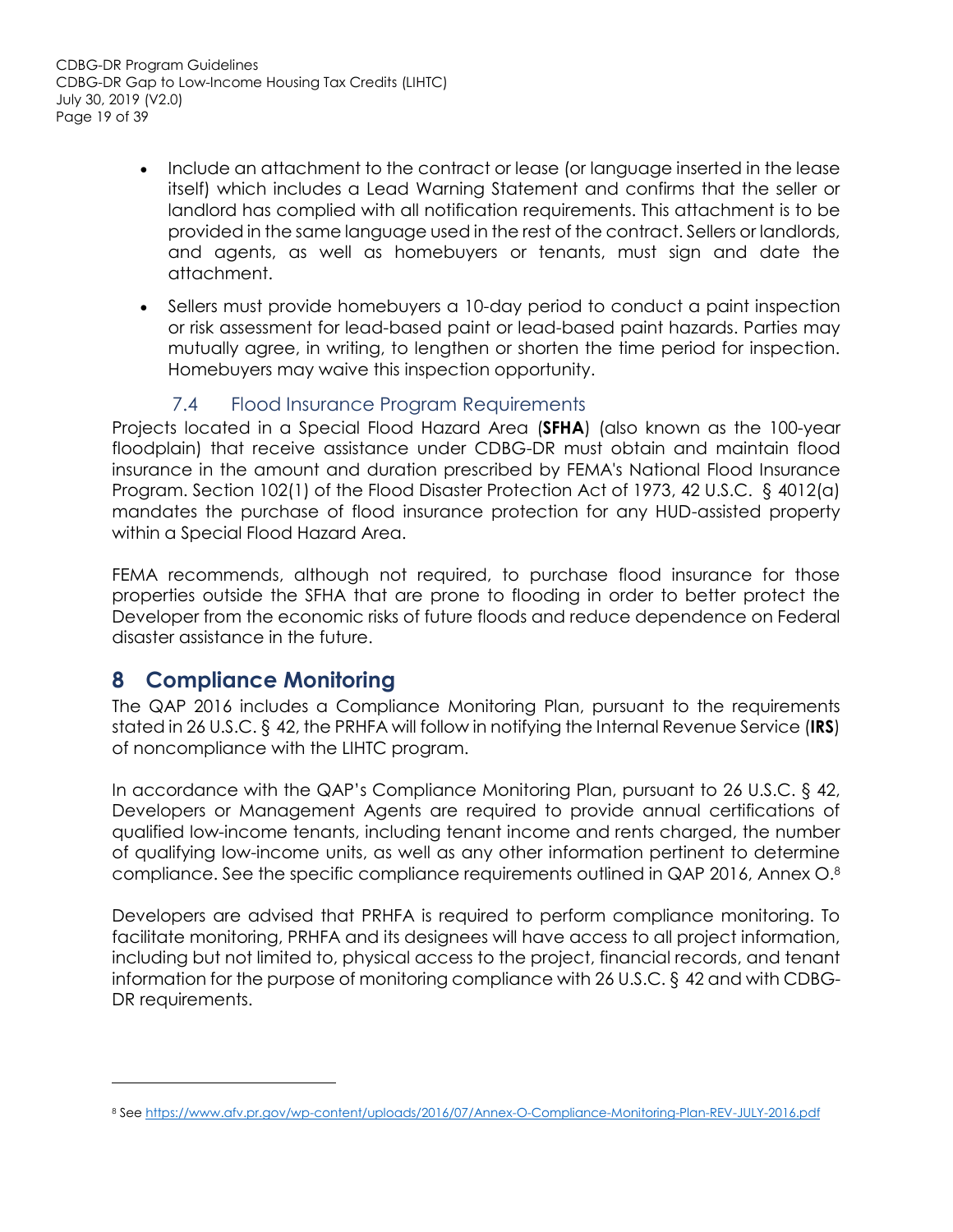In the case of a noncompliance incident, PRHFA will advise the Developer, as well as, notify the IRS or any other federal agency, as deemed necessary. Further note that regardless of the status of the noncompliance incident (resolved or not) all incidents related to the LIHTC laws and regulations will be reported to the IRS.

## 8.1 Occupancy Requirements

<span id="page-19-0"></span>To be considered an eligible housing activity under CDBG-DR funding, rental housing must be occupied by LMI households. The rents must be considered "affordable" to meet this criterion. LIHTC rents are set at 30 percent (30%) of the income of the AMI tied to the unit. This is calculated with an assumed family size of 1.5 persons per bedroom. For guidance on determining maximum rents and income limits Puerto Rico LIHTC projects, PRHFA publishes an annual circular for Developers and Management Agents.<sup>9</sup>

Household income at move-in must not exceed the applicable income limit designated for the household's family size in accordance with the affordability requirements defined by HUD. These are published annually at [www.hudexchange.info.](http://www.hudexchange.info/)<sup>10</sup> Prior to moving in or taking possession of a unit, the Developer or Management Agent is required to certify that the household meets the income requirements. Certification of residents after movein may impact the Developer's ability to claim tax credits for the unit. For compliance guidance, refer to the QAP 2016, Annex O – Compliance Monitoring Plan. 11

If a family's income increases after they move in, the family is not disqualified from staying in the unit-even if the increase is about the unit's income requirements. In buildings that have a mix of tax credits units and other types of units (such as units that are market rate), the Developer must follow the "next available unit rule". This means that if a tenant in a LIHTC unit's income increases to more than one hundred forty percent (140%) of the AMI, the next available unit must be rented to someone within the appropriate income level for admission. However, the tenant with the increased income is still eligible to remain in his/her unit.

All Developers under contract to PRHFA must comply with federal, state and local laws that prohibit discrimination on the basis of disability, including but not limited to the Federal Civil Rights Act (Title VI), the Federal Fair Housing Act (Title VIII), Section 504 of the Rehabilitation Act of 1973 (504) and the Americans with Disabilities Act (ADA). In addition, Developers cannot discriminate against voucher families and must accept Section 8 voucher tenants.

 $\overline{a}$ 

<sup>9</sup> As of date, the most recent publication is: PRHFA Circular 18-01 "Developers and Management Agents of Properties participating in the Low-Income Housing Tax Credit (LIHTC) Program" dated 04 April 2018. ([http://www.cdbg-dr.pr.gov/wp](http://www.cdbg-dr.pr.gov/wp-content/uploads/downloads/action-plan-11-16-18/F_LIHTC%20Rent%20Rates.pdf)[content/uploads/downloads/action-plan-11-16-18/F\\_LIHTC%20Rent%20Rates.pdf\)](http://www.cdbg-dr.pr.gov/wp-content/uploads/downloads/action-plan-11-16-18/F_LIHTC%20Rent%20Rates.pdf)

<sup>10</sup> https://files.hudexchange.info/resources/documents/2019-Puerto-Rico-Income-Limits.pdf

<sup>11</sup> <https://www.afv.pr.gov/wp-content/uploads/2016/07/Annex-O-Compliance-Monitoring-Plan-REV-JULY-2016.pdf>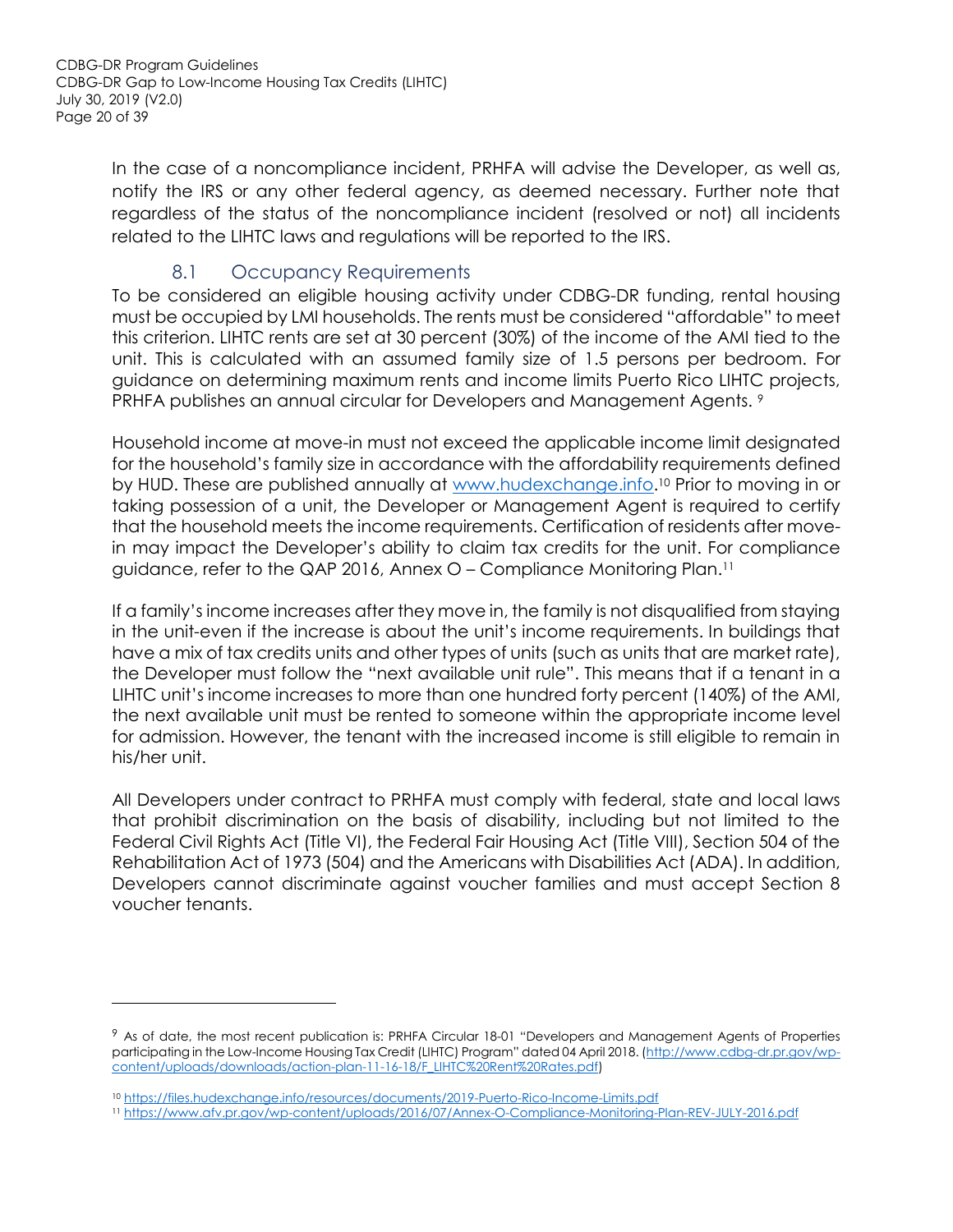All new and existing LIHTC projects with fully accessible units for occupancy by individuals with mobility and/or sensory impairments shall provide a preference for those accessible units as follows:

- Preference will be given to the occupant of another unit within the same project having disabilities requiring accessibility features of the vacant unit and who is occupying a unit lacking such features.
	- o If no such occupant exists, then preference will be given to an eligible qualified applicant on the waiting list having disabilities requiring the accessibility features of the vacant unit.
- In the case that the unit is offered to an applicant without disabling conditions needing of the unit's accessibility features, then the Developer and/or manager shall require the applicant to agree (and shall incorporate this VCA to the lease) to move to a non-accessible unit whenever it becomes available and within the delivery of a written notification.

Developers and Management Agents shall adopt suitable means to ensure the information regarding the availability of accessible units reaches eligible individuals with disabilities and shall undertake reasonable nondiscriminatory steps to maximize the utilization of such units by eligible individuals.

# <span id="page-20-0"></span>**9 Financing Requirements**

#### <span id="page-20-1"></span>9.1 Subsidy Layering Review and Underwriting

The Subsidy Layering Review (**SLR**) will certify that there is no overlap of government subsides when combining housing assistance programs with other forms of federal funds administered by Federal, Puerto Rico, or local agencies.

To perform this review, PRHFA will evaluate each project for determining a reasonable level of profit or return on a Developer's or Developer's investment. Based on this determination, PRHFA will determine whether and how much the Developer must invest, and/or which other funding sources and types can be applied to the project. The review will ensure that costs are eligible under each project, and all income and expenses are reasonable and within the prescribed standards.

Pro-forma statements will be prepared by PRHFA based on the analysis described above, which will include recommended sources and uses of funds, as well as projected operating income for the term of affordability. These will include the amount of LIHTC that a project would be eligible to receive, as well as the amount of permanent financing based on the established parameters, governmental subsidies, capital contributions, CDBG-DR funds, and funds from PRHFA or other state or private programs.

PRHFA's underwriting requirements are outlined in QAP 2016, section 5.3- *Underwriting and Financial Feasibility Analysis*. The purpose of the underwriting requirements is to ensure that: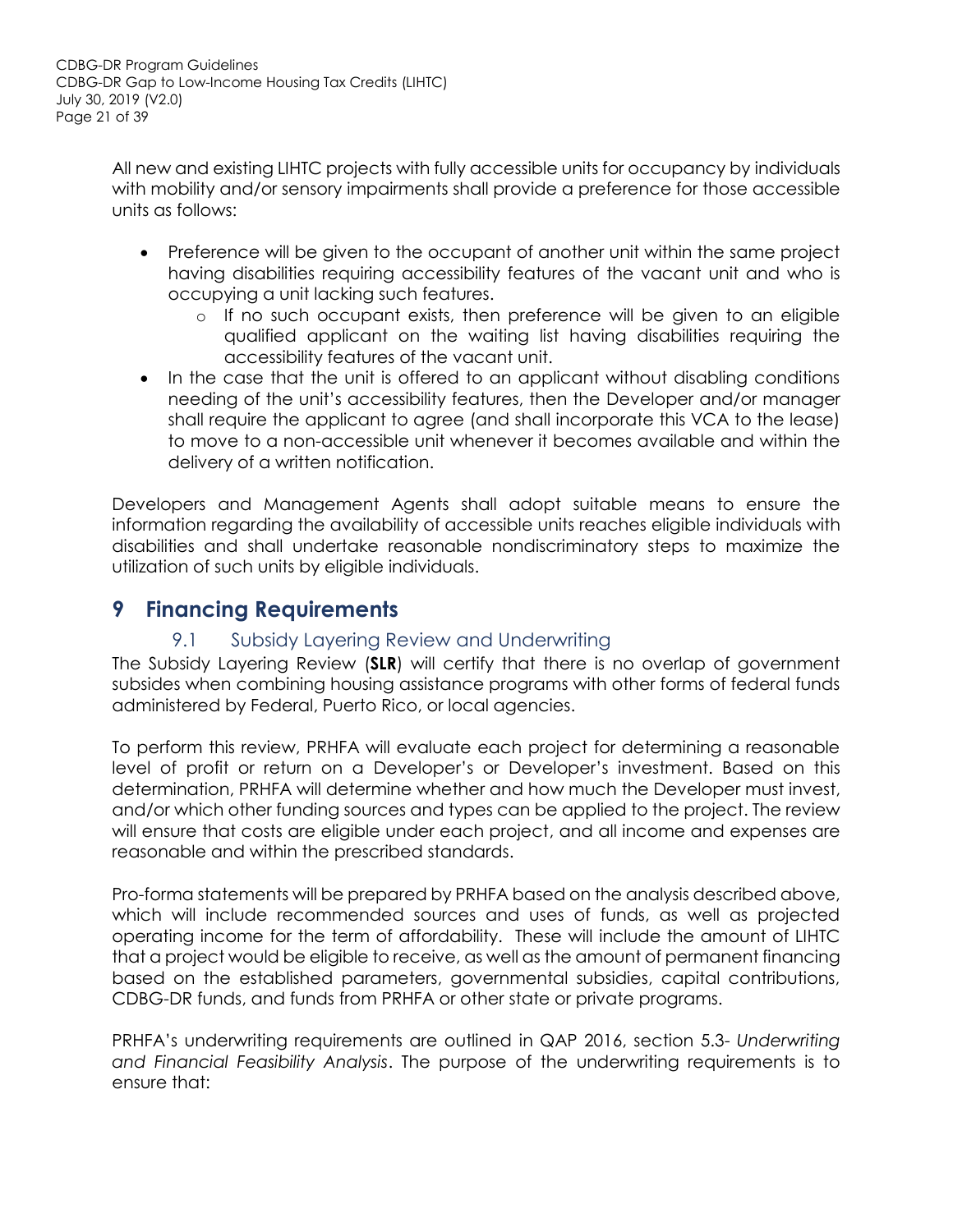CDBG-DR Program Guidelines CDBG-DR Gap to Low-Income Housing Tax Credits (LIHTC) July 30, 2019 (V2.0) Page 22 of 39

- Project costs are reasonable;
- All sources of project financing are committed;
- To the extent practicable, CDBG-DR funds are not substituted for non-Federal financial support;
- The project is financially feasible;
- To the extent practicable, the return on the Developer's equity investment will not be unreasonably high; and
- To the extent practicable, CDBG-DR funds are disbursed on a pro-rata basis with other finances proved to the project.

PRHFA will underwrite the rents according to LIHTC limits except for projects that intend to use project-based rental assistance (e.g., Section 8, Project Based Vouchers, PHA, or similar legislation), which will be underwritten as per applicable regulations, provided written evidence is submitted (e.g., award letter indicating gross rents approved for the project or executed rental subsidy agreement). Also, when combining LIHTC properties with a project-based rental assistance program, the Developers shall ensure that they meet both sets of program rules regarding income limits application. For more information, see the QAP 2016 on its section 5.2- *Development and Pro Forma Assumptions Review*; and section 5.3- *Underwriting and Financial Feasibility Analysis*.

## 9.2 CDBG-DR Funding Considerations

<span id="page-21-0"></span>Further, CDBG-DR funds may not be used in conjunction with PRHFA's HOME Program. Projects may receive HOME funds from other Participating Jurisdictions. CDBG-DR awards must meet LIHTC's rent and income limits, use, and compliance monitoring limitations, as well as any other existing or future regulatory requirements.

CDBG-DR allocations will be based on equity gaps determined for each submitted application, once the project is evaluated as per the QAP 2016 requirements and applicable underwriting guidelines, along with any specific CDBG-DR requirements, with updated sources and uses budget and any additional financial information PRHFA may require. CDBG-DR funds will be awarded first to projects that received a LIHTC award during or prior to NOFA-2016.

Funds will be disbursed monthly on a draw basis. No disbursements are allowed unless the CDBG-DR Agreement is signed and dated by both parties (PRHFA and Developer). Refer to the Section on *Responsibilities of the Developer,* for a detailed description of the Developer's duties before the execution of the CDBG-DR Agreement, during construction and after completion of construction.

#### 9.3 Allowable Expenditures

<span id="page-21-1"></span>Only costs identified in the CDBG-DR Agreement will be considered eligible for payment by this Program. All construction costs shall be considered to be cost reasonable in accordance with 83 FR 40318. Extended overhead costs required to complete the CDBG-DR proposal submission are not allowable costs.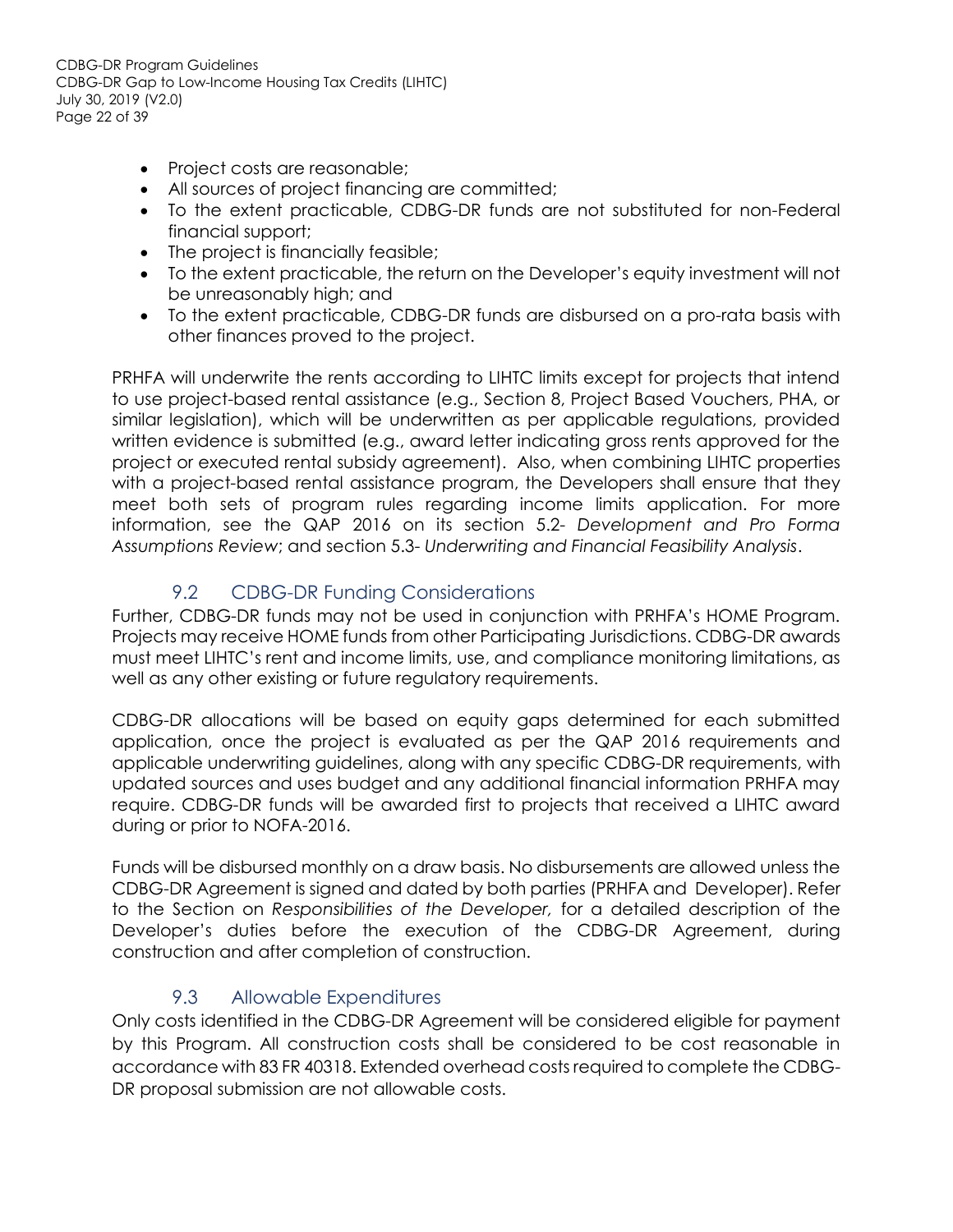The development budget will identify the payment source of each line item. Developers must ensure that only CDBG-DR eligible costs are included in invoices submitted to the program. The PRHFA-Financing Officer in charge of each project will also verify this task. CDBG-DR funds may be used for capital investment in eligible LIHTC projects. Capital investment means costs that are included in the eligible basis of a project under the IRC. See 26 U.S.C. § 42 on Low-income housing credit.

Accounting of disbursements and projects' expenditures will be ongoing to ascertain that funds are expended according to the terms of the CDBG-DR Agreements. This process will help identify those projects that do not comply with deadlines. Quarterly, PRHFA will track and report to PRDOH fund commitments and expenditures, and beneficiary information when available. This task will be a combined effort between the PRHFA Financing and Tax Credit Department and their Accounting/Pre-Audit Department.

Developers shall commit to the development funding plan (schedule of performance and development budget)<sup>12</sup> outlined in their respective CDBG-DR Agreements and must be acceptable to PRHFA, confirming that:

- Development of the qualified rental property will be constructed and placed in service by the date stipulated in the LIHTC Carryover Allocation Agreement.
- Developers shall file a monthly report providing confirmation of progress toward meeting the established expenditure deadlines. The assigned PRHFA Financing Officer will review the plan and enforce compliance.
- A Project that is not completed in accordance with the terms and conditions of the CDBG-DR Agreement shall be considered terminated prior to completion, and all CDBG-DR funds will be recaptured.

The Developer will be subject to liquidated damages as related to their timeframes of performance under the Program. Timeframes of performance will be established in the CDBG-DR Agreement. Developers shall pay to PRHFA, as liquidated damages, the amounts set forth on the CDBG-DR Agreement for each calendar day that the completion of works is late until deemed in compliance.

The CDBG-DR Agreement will set forth all CDBG-DR program and crosscutting federal grant requirements. These will be enforceable through the recordation of a restriction binding on all Developers and successors. In Puerto Rico, it is achieved with a public deed recorded at the appropriate Property Registry.

PRHFA reserves the right to exercise its prudent discretion when the circumstances so warrant it. PRHFA and PRDOH will recapture funds not expended within the terms

<sup>&</sup>lt;sup>12</sup> The development funding plan refers to the development budget and schedule of performance for each project. It is incorporated as part of the CDBG-DR Agreement.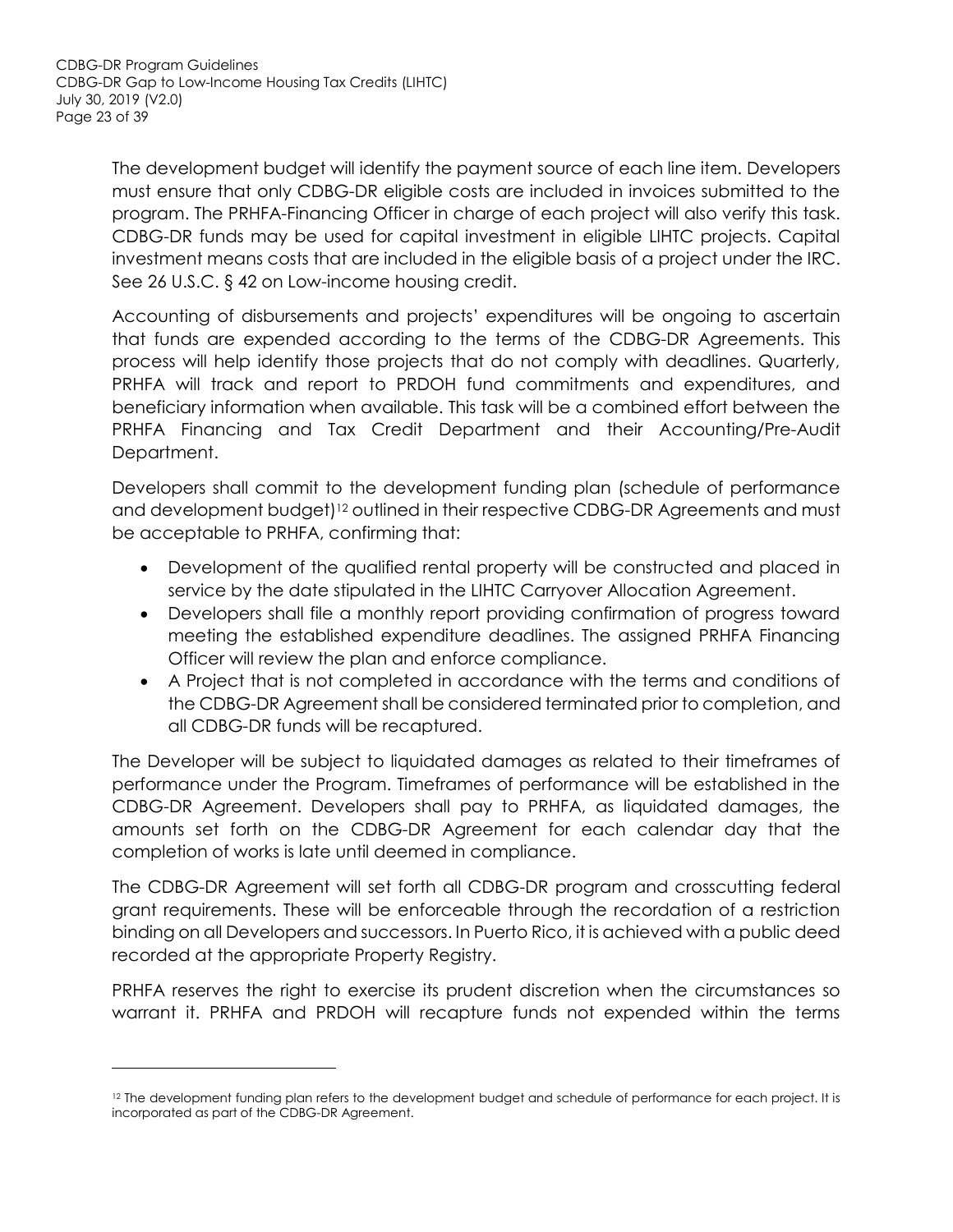stipulated in the CDBG-DR written agreements. Recaptured funds will be returned to the program for future use.

## 9.4 Change Order Requests

<span id="page-23-0"></span>Depending on each project's percentage of completion and an assessment of whether any project delays will affect meeting CDBG-DR deadlines, Developers may be responsible for any equity gap they may face. Changes in plans or specification after the CDBG-DR Agreement has been executed including any increase or decrease to the quantity of work to be performed or materials, equipment, or supplies to be furnished shall not be allowed without the express written permission of PRHFA.

Requests for change orders shall only be considered if the Developer demonstrates the change is necessary, reasonable, and cannot be funded through the Project's contingency budget or through funding sources other than CDBG-DR. Request for change order should not result in an increase of more than five percent (5%) of the approved budget in the executed CDBG-DR Agreement.

PRHFA will evaluate all requests for a change order to determine whether costs are necessary and reasonable for the timely completion of the Project or to protect the initial investment of CDBG-DR funds. Approval of change orders is subject to the discretion of the PRHFA, and availability of CDBG-DR funds. Change order requests for an increase in the value of the CDBG-DR Agreement in excess of five percent (5%) will only be considered if the Developers can demonstrate that the change order is required due to a substantial or unexpected change in Project circumstances beyond the control of the Developer. Requests for change orders in excess of five percent (5%) will be considered on a case-by-case basis.

Any work performed outside of the approved scope of work without prior authorization by means of a Change Order is not reimbursable under the CDBG-DR Agreement. Developers shall be responsible for all costs incurred due to activities performed beyond the approved scope of work without prior authorization by a duly authorized change order.

## 9.5 Program income

<span id="page-23-1"></span>Any and all collection of payments for CDBG-DR funds disbursed as interim loans shall be considered Program Income and maintained by PRHFA under the direction of PRDOH. These are to include loan payments – inclusive of principal and interest – from the Developer, as well as any loan or grant repayments as a result of program noncompliance.

To the maximum extent feasible, program income shall be used or distributed before additional withdrawals from the U.S. Treasury are made, in accordance with 83 FR 5844. PRHFA will establish an independent, no-interest bearing account for program income received from the Program. Program income activity shall be reported to PRDOH.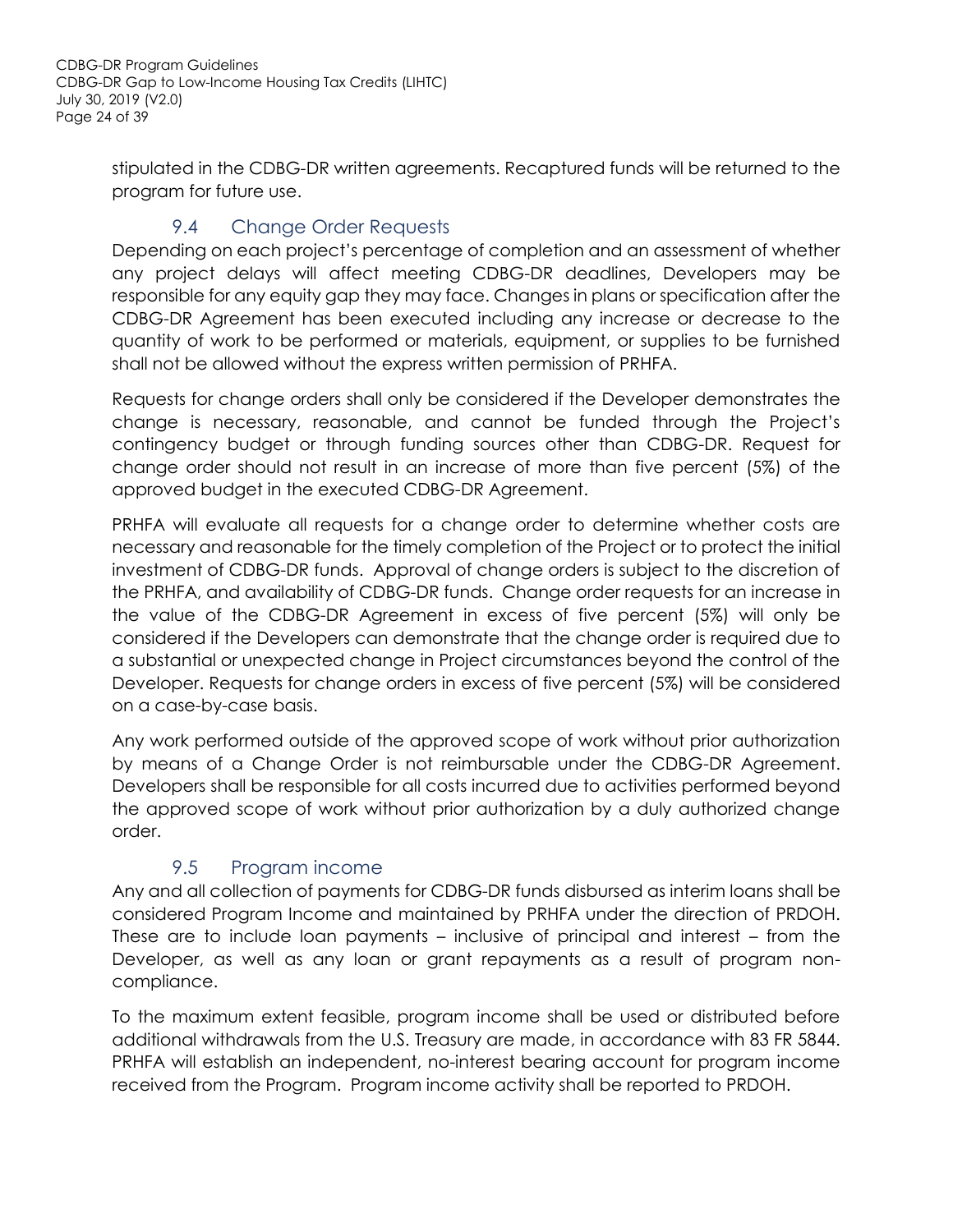Program income does not include any operating income generated by the project after any loans funded through CDBG-DR funds are repaid, and the Project is occupied.

# <span id="page-24-0"></span>**10 Responsibilities of the Developer**

## <span id="page-24-1"></span>10.1 Before Execution of the CDBG-DR Agreement

This section sets forth the responsibilities and obligations that the Developer must meet in order to enter into a binding CDBG-DR Agreement with PRHFA.

All existing LIHTC projects under this Program will be required to submit a new proposal as part of the CDBG-DR Agreement. This proposal shall include, but is not limited to, a revised development funding plan accounting for the costs and timeline of implementing the CDBG-DR requirements, an updated design and plan specifications, updated threshold review documentation (i.e. Designer's Preliminary Opinion Letter, Valid Construction Permit, etc.) and other documentation as requested by PRHFA.

At the discretion of PRHFA, CDBG-DR funding will be made available to pay for the eligible costs related to the update of the design to meet the CDBG-DR design requirements. The cost must be evaluated as cost reasonable as part of the independent cost analysis of the project.

In addition, the following certificates must be submitted for the CDBG-DR Agreement to be considered complete:

- Certificate of Filing of the Developer's Income Tax Returns for the past **five (5) years** (Form SC 6088);
- Certificate of Filing of the Debt stating its tax status with the Puerto Rico Treasury Department (Form SC 6096);
- Copy of Merchant (Wholesaler) Registry Certificate issued by the Puerto Rico Treasury Department (Form SC 2981);
- Certificate of Filing of Personal Property Tax Returns of the Municipal Revenue Collection Center (CRIM for its Spanish acronym);
- CRIM Debt Certificate for All Concepts;
- Certificate of Labor Department Registry as Employer and Debt for Unemployment and Disability Insurances:
- Certificate of Labor Department Registry as Employer and Debt for Public Transporters Social Security Insurance;
- Department of State Good Standing Certificate;
- Department of State Certificate of Existence or Authorization to Do Business in Puerto Rico; and
- Certificate of Compliance for Employers issued by the Child Support Administration (ASUME for its Spanish Acronym).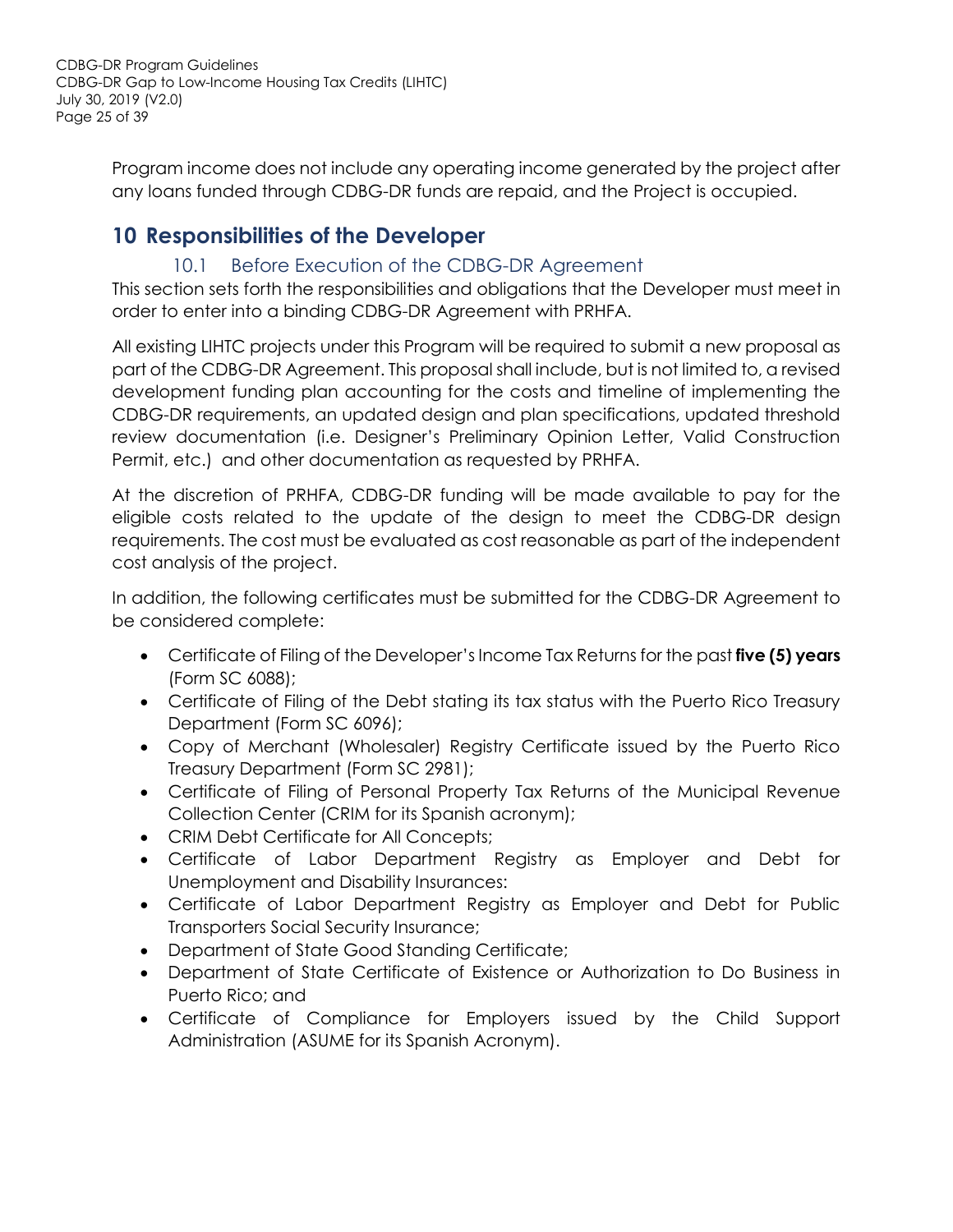If any of the above certifications are incorrect for any cause attributable to the Developer, PRHFA shall have just cause for terminating the CDBG-DR Agreement immediately.

The following documentation must be received and accepted by PRHFA prior to the execution of the CDBG-DR Agreement:

- A written report by the PRHFA Inspector that:
	- o the Plans have been received and have been approved by all pertinent Governmental Authorities;
	- o the Improvements as shown by the Plans will comply with all applicable zoning and construction laws, ordinances, and regulations;
	- o the Construction Contract satisfactorily provides for the construction of the Improvements;
	- o all roads and utilities necessary for the full utilization of the Improvements for their intended purposes have been completed or are contemplated within the Improvements or the presently installed and proposed roads and utilities are sufficient for the full utilization of the Improvements for their intended purpose; and
	- o the construction of the Improvements theretofore performed, if any, was performed in accordance with the Plans and will be finished along with all necessary roads and utilities on or before the Construction Completion Date.
- Current Financial Statements of the Authorized Representative of the Developer, and/or Owner, and any other financial documents and/or data deemed reasonably required by PRHFA;
- Evidence of payment and performance bonds and labor and materials payment bonds, each for penal sums equal to the amount of the Construction Contract, and a Wage Payment Bond for twenty percent (20%) of such amount, or as otherwise provided by law, each naming PRHFA and PRDOH as co-obliges, with a company having a rating of A or better and a financial size of V or better with Best Rating Service and acceptable to PRHFA, the Workman's Compensation Fund and other insurance policies (together with evidence of the payment of premiums) required hereunder and/or under any other Loan Document, and all documents related to construction, including without limitation, the Construction Contract, and agreements with and from the Contractor and Developer's Architect.
- Copy of the Construction Contract and a copy of the Developer's agreement with the Developer's Architect certified by the Developer; 13
- The Project Cost Statement;

<sup>&</sup>lt;sup>13</sup> The terms and conditions of such agreements must be acceptable to PRHFA.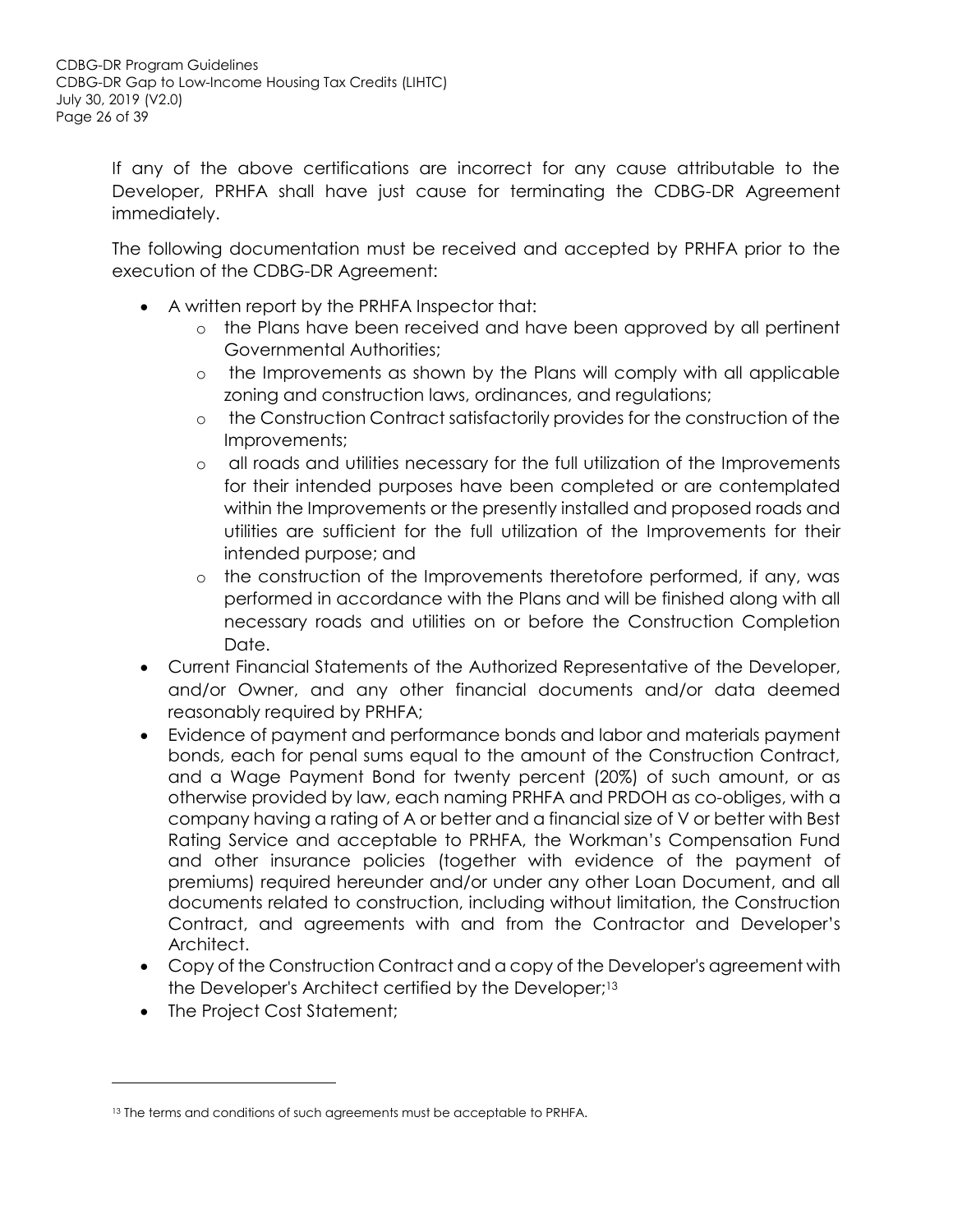- A copy of the public instrument (deed, lease agreement, sales contract, option agreement, among others) relating to the Developer's acquisition of the Developer's Interest in the Premises and all documents related therewith;
- The Developer must provide evidence that it has met all conditions defined in its LIHTC-Operating Agreement as of the date of the Initial Advance with respect to ensuring that the Capital Contributions have been compiled with to the extent possible;
- Environmental Review see section "Environmental Review" of the Program Guidelines. This includes the Approved Request for Release of Funds (**RROF**) and Finding of No Significant Impact (**FONSI**), if applicable.
- Copies of any inspection and/or test records and reports made by or for the Developer's Architects;
- A construction schedule for the Improvements;
- A progress schedule showing the interval of time over which each item of Direct Cost and Indirect Cost is projected to be incurred and paid, as well as, a breakdown of all Direct Costs to be incurred for the construction of the Improvements; and
- Evidence of compliance with CDBG-DR funding requirements, including but not limited to, adherence to, at least, one Green Building Standard, compliance with VCA standards, and the inclusion of Broadband Infrastructure requirements.

The following items must be received and reviewed by PRHFA's Legal Counsel prior to the execution of the CDBG-DR Agreement:

- The Loan Documents and any other document reasonably required by PRHFA;
- Evidence of paid Title Insurance policy;<sup>14</sup>
- Evidence that all taxes and other levies imposed upon the Premises or on the Developer's Interest in the Premises and/or improvements are fully paid and current;
- Copies of all applicable authorizations as determined by PRHFA or PRHFA's Counsel (on behalf of PRHFA):
	- o Plot plan and subdivision approvals;
	- o Zoning variances;

- o Sewer, building, flood, and all permits required for construction, use, occupancy, and operation of Premises;
- Agreements from Developer's Architects and the Contractors, including but not limited to, design agreement(s), construction contract agreement(s);
- A survey of the Premises certified by a civil engineer or surveyor acceptable to PRHFA and the Title Insurer showing:

<sup>14</sup> The paid title insurance policy must be equal to the Mortgage and issued by the Title Insurer. The Title Insurer shall insure the Mortgage to be valid first lien on the Mortgaged Property free and clear of all defects, liens, claims and encumbrances and shall contain reference to a survey.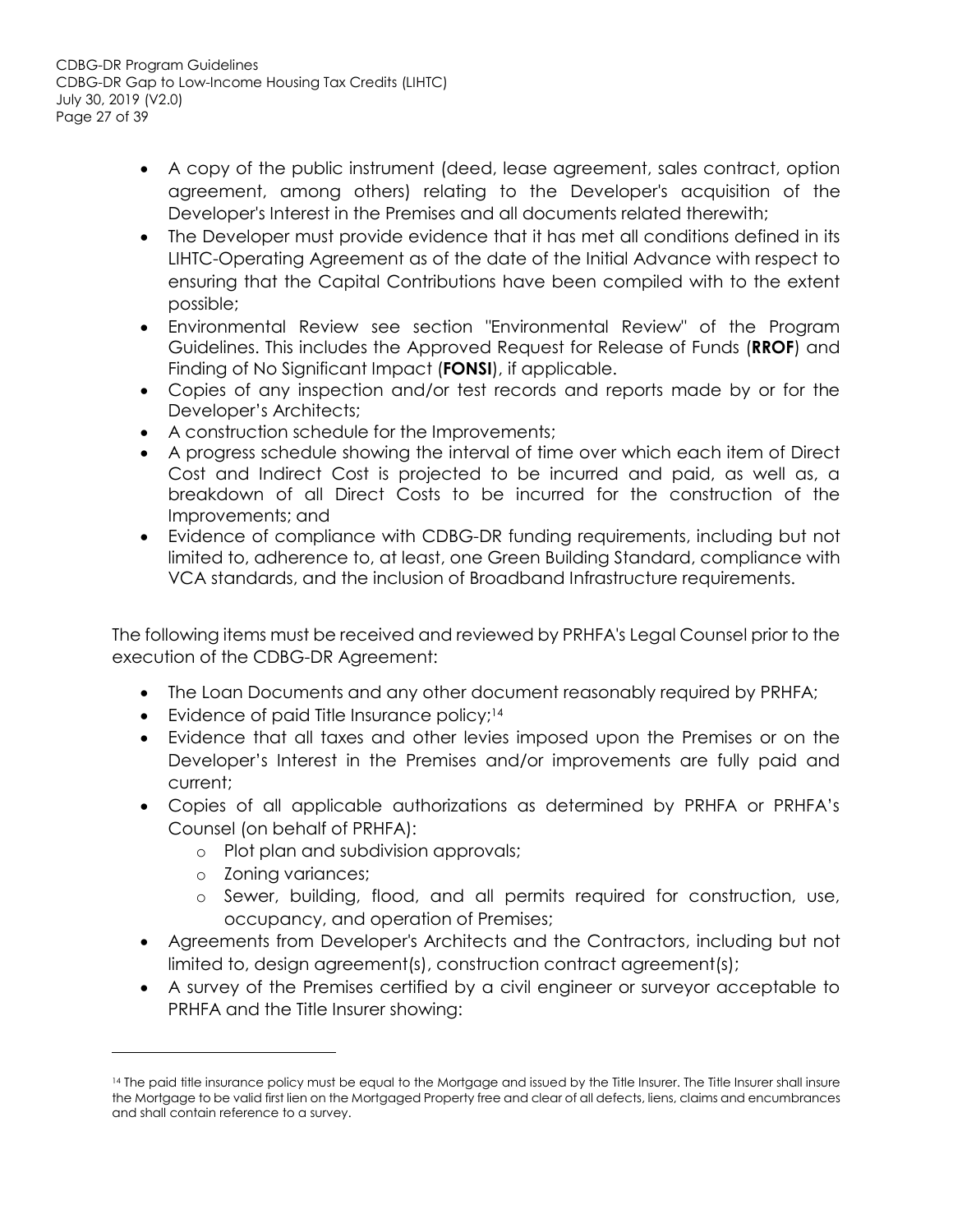- o The location of the perimeter of the Premises by courses and distances;
- o All easements, rights-of-way, and utility lines referred to in the title policy required by the agreement or which actually service or cross the Premises;
- o The lines of the streets abutting the Premises and the width thereof, and any established building lines;
- o Encroachments and the extent thereof upon the Premises;
- o The Improvements to the extent constructed, and the relationship of the Improvements by distances to the perimeter of the Premises, established building lines and street lines; and
- o If the Premises are described as being on a filed map, a legend relating the survey to said map;
- Copy of the operating agreement of the Developer, as amended, and a copy of the organization documents of the Managing Member of the Developer, and the appropriate legal authorizations of Developer issued by agencies of the Commonwealth of Puerto Rico and/or the state of incorporation (to the extent required); and
- An opinion of Developer's counsel covering, among other matters, the organization and existence of the Developer, the power of the Developer to enter into the Loan Documents and to perform all transactions contemplated by the agreements referred to therein, and the due execution, validity and enforceability of the Loan Documents, Note(s), Security Agreement and all other documents and instruments pertaining to the Loan.

It is the responsibility of the Developer to ensure that the applicable Building Codes are applied, and permits obtained. See [www.jp.pr.gov](http://www.jp.pr.gov/) for more information.

For a complete list of required documents, please refer to the Closing Checklist.

#### 10.2 Prerequisites for Initial Disbursement

<span id="page-27-0"></span>Upon signature of the CDBG-DR Agreement, the Developer shall provide proof of payment and performance bonds, labor bonds, and materials payment bonds before the initial disbursement.

## 10.3 During Construction

<span id="page-27-1"></span>The Developer must begin construction no later than **forty-five (45) days** from signing the CDBG-DR Agreement with PRHFA. In the case of delays caused by events beyond the Developer's control, construction can begin within **sixty (60) days**. Further delays beyond the aforementioned time requirements will be handled on a case-by-case basis.

## 10.4 Monitor Construction Progress

<span id="page-27-2"></span>Throughout the duration of the construction, the Developer shall comply with all restrictions, covenants, and easements affecting the Premises, Developer's Interest in the Premises, or the Improvements and cause the satisfaction of all material conditions of the agreement.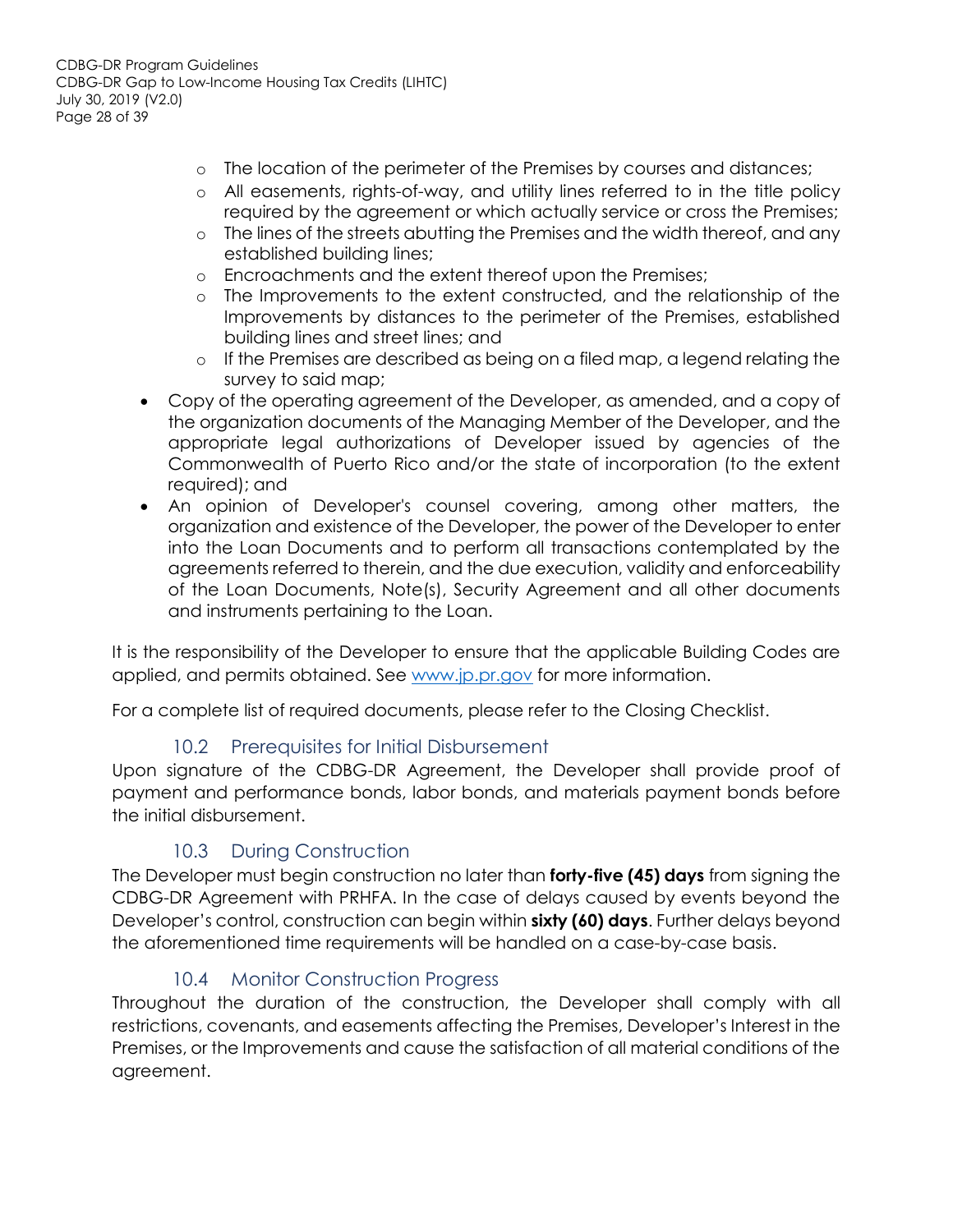In order to monitor construction progress, PRHFA and its representatives, shall be granted access during normal business hours, to enter the construction site to perform the following activities, as deemed necessary:

- Inspect improvements and all materials to be used in the construction;
- Examine all available detailed Plans:
- Compliance with all applicable cross-cutting regulations and program guidelines; and
- Any other activities PRHFA deems necessary to the success of the Project.

Until the Date of Conversion to permanent financing, the Developer shall submit monthly reports to PRHFA indicating the state of completion of the Improvements compared to estimates, and such other information as PRHFA may reasonably request. The reports shall be delivered in an acceptable form and substance to PRHFA.

## 10.5 Contractor Management

<span id="page-28-0"></span>The Developer should include the following provisions as part of the Construction Contract with the Contractor:

- the Contractor will deliver to PRHFA copies of all major subcontracts, Change Orders, and any other contract, purchase order, or subcontract covering labor, materials, equipment, or furnishings to or for the Improvements;
- the names of all persons with whom the Contractor contracts for the construction of the Improvements or the furnishings of labor or materials.

Further, the Developer shall acknowledge that ten percent (10%) from each construction payment will be withheld and that said retainage will be paid subject to the terms of the CDBG-DR Agreement, the Bonds, and the Construction Contract. All such subcontractors to be utilized by the Contractor in the development and construction of the Improvements shall be reasonably acceptable to PRHFA.

## 10.6 Regulatory Compliance

<span id="page-28-1"></span>Upon demand of PRHFA or its representatives, the Developer shall be required to correct any defects (including structural) in the Improvements or any departures from the Plans not approved by PRHFA.

If the Developer fails to comply with federal statutes, regulations or the terms and conditions of the CDBG-DR Agreement, PRHFA may take one or more of the following actions:

- Take other remedies such as temporarily withholding cash payments pending correction of the deficiency by the Developer;
- Disallow all or part of the cost of the activity or action not in compliance;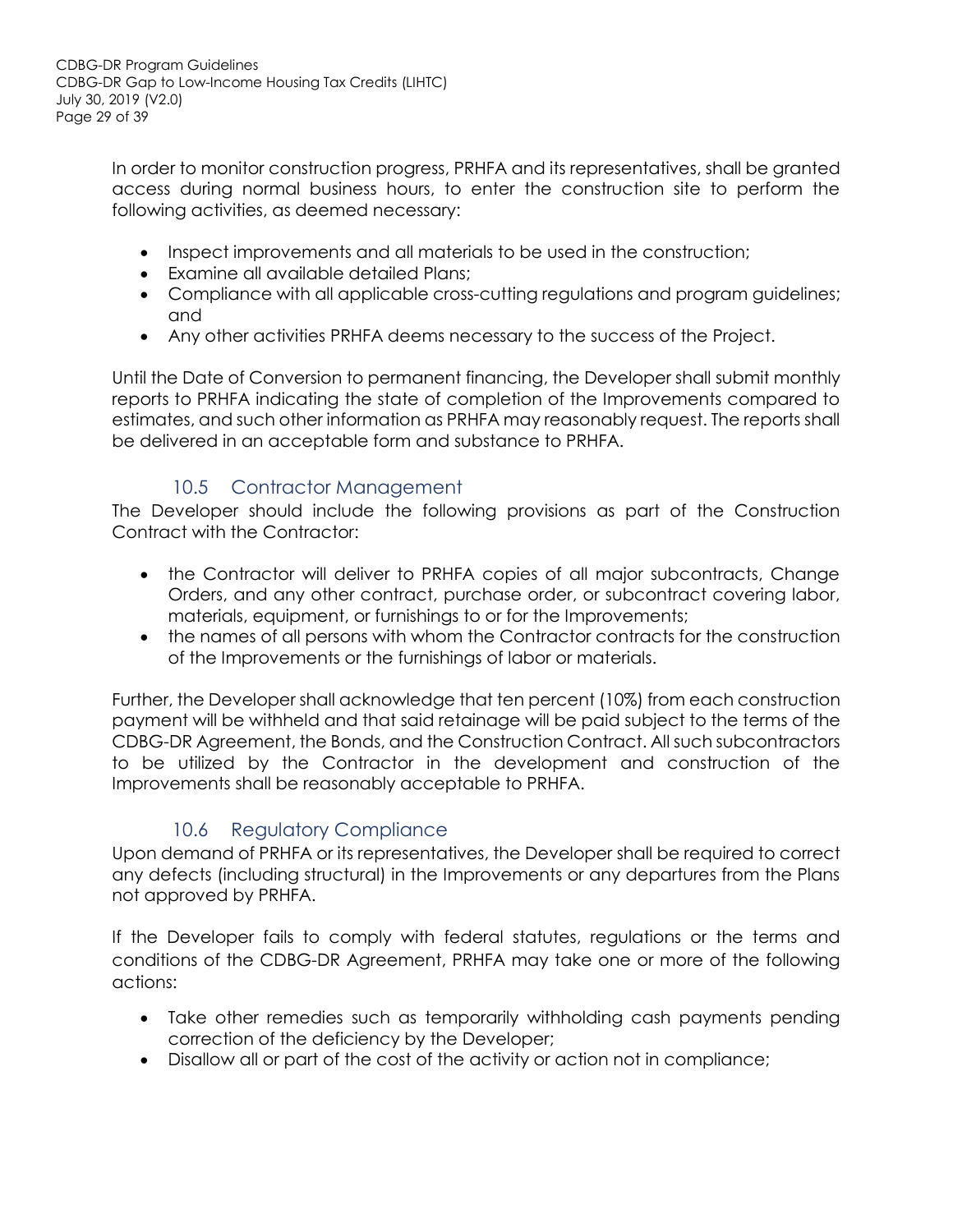CDBG-DR Program Guidelines CDBG-DR Gap to Low-Income Housing Tax Credits (LIHTC) July 30, 2019 (V2.0) Page 30 of 39

- Initiate suspension or debarment proceedings as authorized under 2 C.F.R. § 180 (OMB Guidelines to Agencies on Government-wide Debarment and Suspension (Non-Procurement); or
- Withhold further Federal awards for the project or program;
- Entitled to take any remedies deemed necessary and that may be legally available.

The Contractor shall cooperate and deliver data or documents in connection with the Improvements to PRHFA as requested. PRHFA reserves the right to request copies of all contracts, bills of sale, statements, receipted vouchers, or agreements in the following cases:

- Developer claims title to any materials, fixtures or articles incorporated in the Improvements; or
- Subject to the lien of the Mortgage; or
- Incurred costs which are entitled to CDBG-DR funds.

## 10.7 Financial Management

<span id="page-29-0"></span>The Developer is responsible for paying all Direct Costs, Indirect Costs, and expenses for completion of the Improvements and satisfying all of the conditions outlined in the CDBG-DR Agreement, including without limitation:

- All document and stamp taxes, recording and filing expenses and fees, in connection with the transactions contemplated hereby,
- All taxes, insurance premiums, liens, security interests or other claims or charges against the Premises, Developer's Interest in the Premises, or Improvements; and
- All costs of completion of the work to be performed by Developer in space to be occupied in the Improvements (including public space outside the property boundaries) to permit the lawful occupancy thereof for the purposes contemplated by the operating agreement.

The Developer shall maintain a standard and modern system of accounting of its dealings and business affairs in accordance with generally accepted accounting principles, and permit PRHFA or any of its agents or representatives to have access to and to examine all of its books and records at any time or times hereafter during business hours and copy from any and all of said books and records; cause its books to be audited annually by a reputable accounting firm licensed in Puerto Rico.

The Developer shall pay and discharge all taxes, assessments and governmental charges and levies imposed upon it or upon its income or profits, or upon any property belonging to it, on or prior to the date in which penalties attached thereto, provided that Developer shall not be required to pay any such tax, assessment, charge, levy or claim, the payment of which is being contested in good faith, by the proper proceeding and such non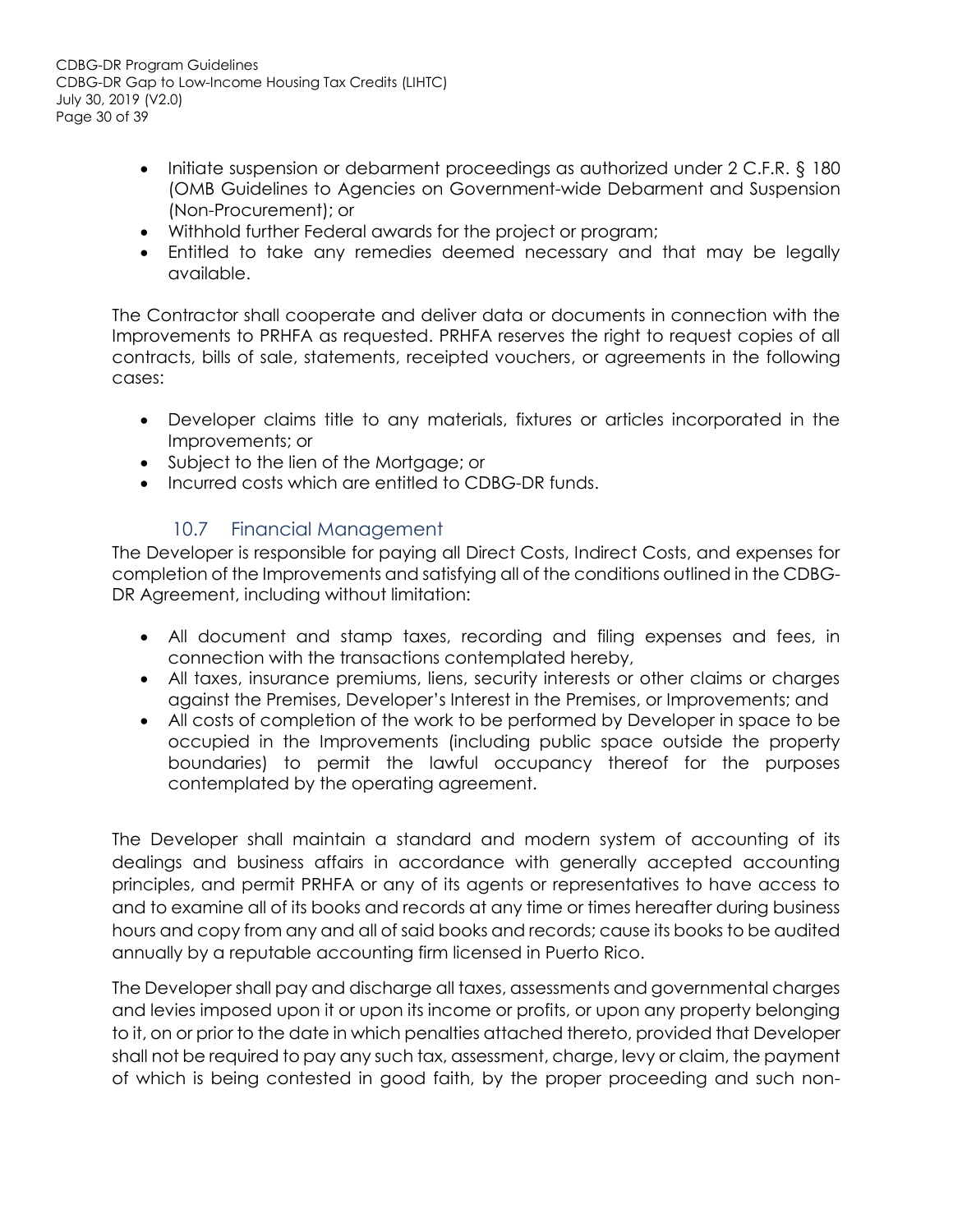payment will not create a lien on the Premises, on Developer's Interest in the Premises, or the Improvements.

The Developer shall be required to provide PRHFA within **one hundred twenty (120) days** after the end of its fiscal year with an audited Financial Statements of the Developer without any qualification or exception reasonably deemed material by PRHFA. In addition, the Developer may be requested to provide an unaudited Financial Statement signed by its Managing Member (no more than once monthly).

Pursuant to the above section, the Developer shall maintain the Premises, Developer's Interest in the Premises, and the Improvements free and clear of any and all liens, charges, claims, defects and encumbrances except the Mortgage, PRHFA's restrictive covenants, and such others as shall have been previously approved in writing by PRHFA.

Upon request of PRHFA, the Developer may need to execute, deliver, obtain, and furnish, at their own expense, such documents as may be necessary:

- to perfect and maintain the Mortgage and the pledge and security interest hereunder and the other Loan Documents; and to
- fully consummate the transactions contemplated under the CDGB-DR Agreement and maintain the principal amount of the Mortgage and the additional credits thereunder in amounts -which in the sole, but reasonable, discretion of PRHFA- will fully secure the payment and performance of all indebtedness, liabilities, and obligations under the Agreement and other Loan Document.

## 10.8 Legal Considerations

<span id="page-30-0"></span>The Developer shall promptly notify PRHFA of any claim, suit, proceeding, or matter brought against, or to the knowledge of Developer, which if adversely determined or otherwise would have a material adverse effect upon the Premises, Developer's Interest in the Premises, the Improvements, or financial condition or business affairs of Developer.

The Developer shall indemnify, defend and hold PRHFA and PRDOH officials harmless from all losses, liabilities, costs, expenses (including reasonable attorneys' fees) that PRHFA and PRDOH may suffer as a result of any claims or suits brought by any broker, finder, agent or similar entity claiming through or as a result of dealings with Developer relative to the acquisition of Developer's Interest in the Premises or in connection with the execution hereof or the consummation of the transactions contemplated hereby and Developer's obligations herein shall survive the expiration or termination of the Agreement and the payment of the Loan.

## 10.9 Substantial Completion

<span id="page-30-1"></span>The Developer shall pay the amounts retained or held back from the Contractor in accordance with the terms of the Construction Agreement and the Bonds. In order to release the funds, the following is required: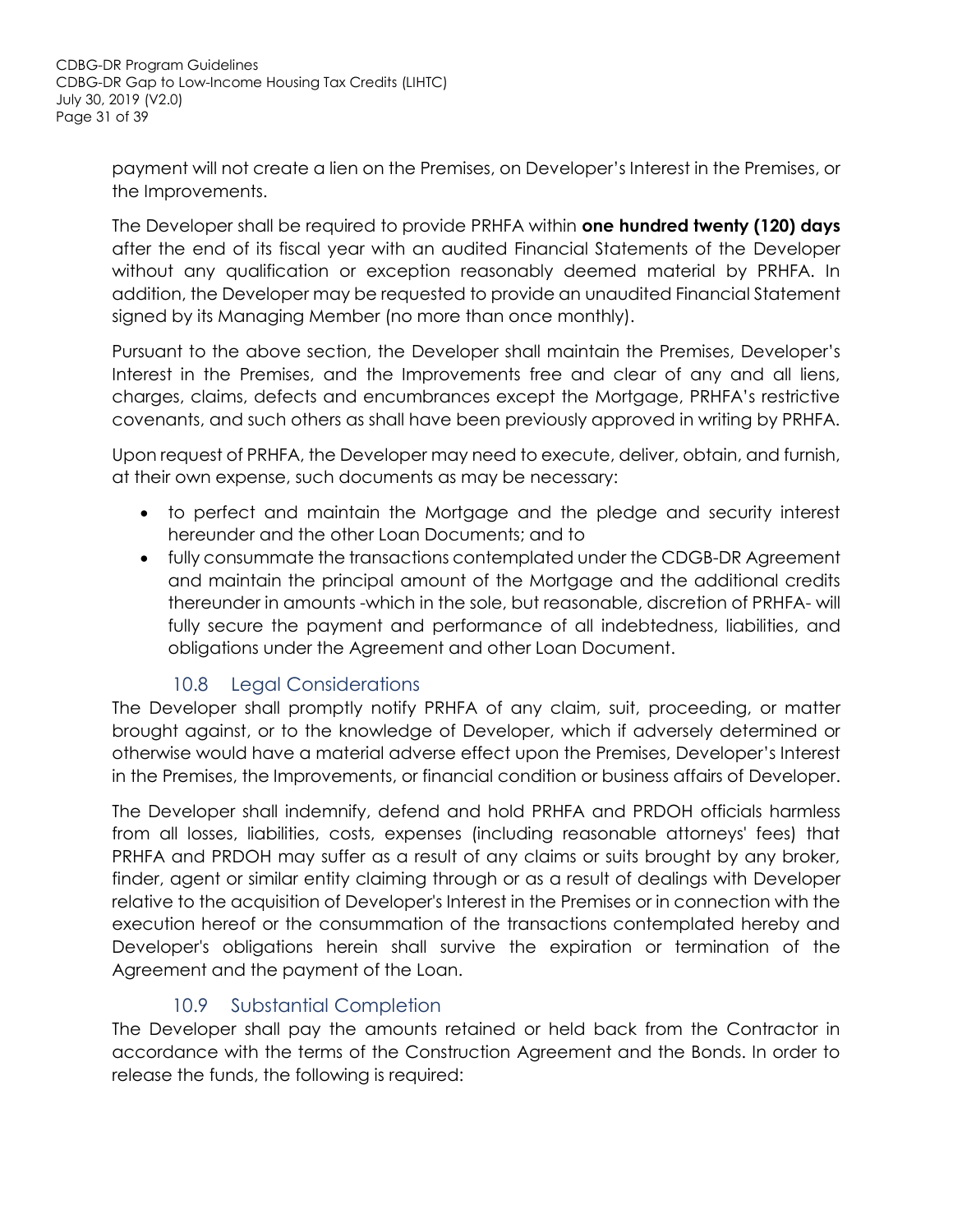CDBG-DR Program Guidelines CDBG-DR Gap to Low-Income Housing Tax Credits (LIHTC) July 30, 2019 (V2.0) Page 32 of 39

- Receipt of the Use Permit ("Permiso de Uso") for the Improvements and the release from the bonding company that issued the Bonds.
- Written recommendation by the PRHFA's Inspector confirming that:
	- o construction of the Improvements has been completed;
	- o all necessary utilities and roads have been finished and made available for use;
	- o receipt of satisfactory evidence of the approval and issuance of permits by all Governmental Authorities of the Improvements in their entirety for permanent occupancy; and of the contemplated uses thereof, to the extent any such approval is a condition of the lawful use and occupancy thereof;
- If requested by PRHFA, a current final "as built" or "completion" survey of the Premises, certified to PRHFA and the Title Insurer, showing the completed Improvements;
- Architect's certificate, confirming that the Improvements have been completed substantially in accordance with the Plans and acknowledging payment in full for the Architect's services;
- Developer's certificate, accepting as completed the Improvements;
- Final releases of payment from all persons who supplied material services, labor or materials for the Improvements and certificates from the Contractor and the subcontractors acknowledging such payments, including an affidavit; and
- Such other evidence or documents as PRHFA may deem reasonably necessary.

# 10.10 Rent Up Phase

<span id="page-31-0"></span>Each project is required to achieve its Placed-in-Service by the 31st of December of the second year after signing the LIHTC Carryover Allocation Agreement; if not the Developer may lose the LIHTCs.

After Placed in Service is reached, the Developer has one year to certify full occupancy of the project, if not the LIHTC will be prorated by the number of occupied units and the portion of vacant units may result in lost LIHTCs.

Once approval has been given that the project is ready for occupancy, the Rent Up/Lease Up phase of the project is initiated. In this phase, the Management Agent is responsible for facilitating the leasing process and ensuring that households in in LIHTC units meet the income eligibility requirements. In order to ensure eligibility, the Management Agent shall verify all income, household characteristics, and any circumstances that may affect income eligibility and compliance with LIHTC requirements prior to signing a lease agreement.

In order to facilitate this process, other activities included may include advertising, maintaining a model unit, providing on-site office space for the Management Agent and staff, and any other activities to rent the property. Projects are considered complete only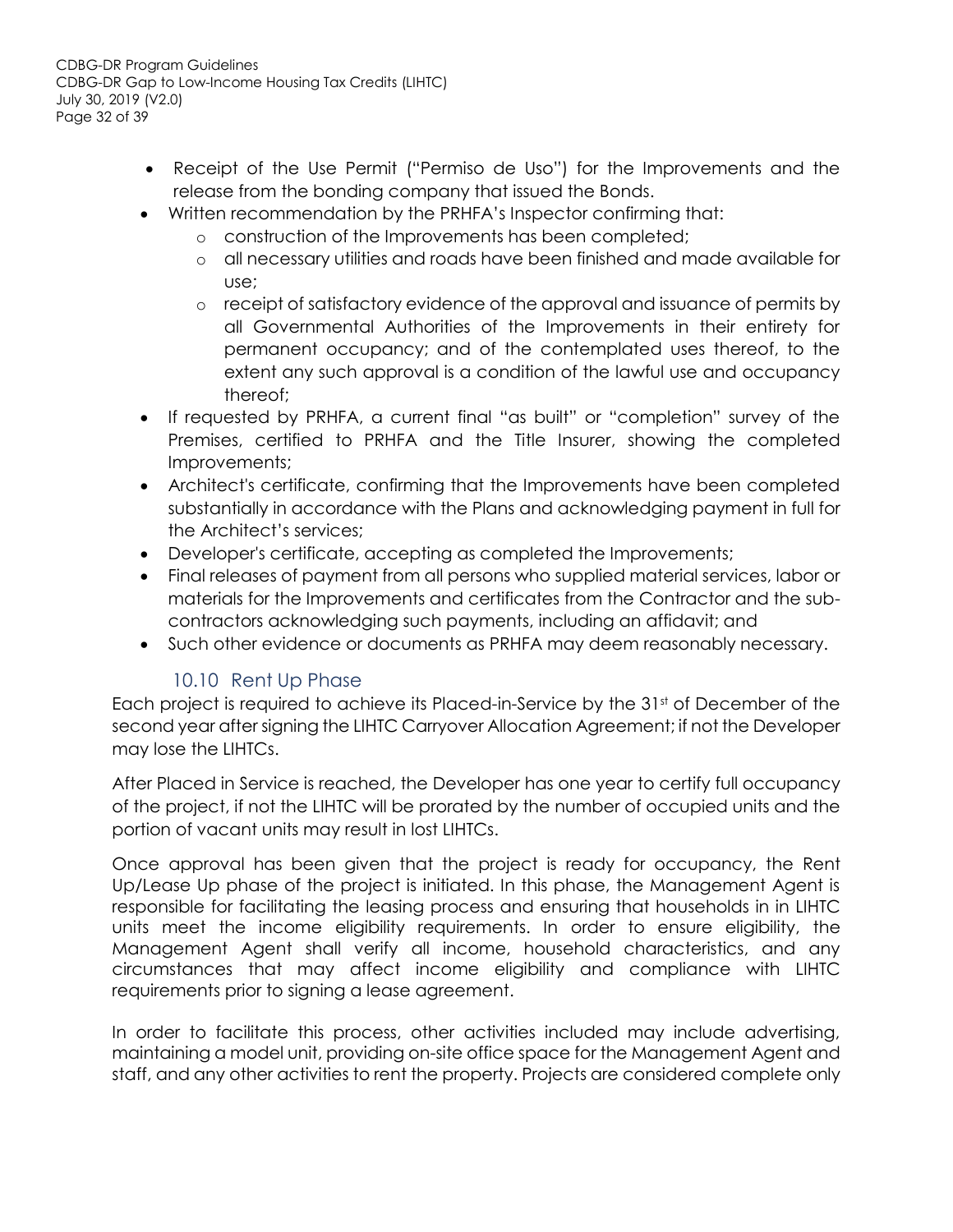after all units are 100% construction complete and certificates of occupancy have been issued.

The Compliance Monitoring Manual (Annex O, QAP 2016) outlines the process, requirements, responsibilities, income validation, forms, etc.

# <span id="page-32-0"></span>**11 Accountability and Transparency Requirements**

PRHFA will report to PRDOH as stipulated in each CDBG-DR agreement. All Information reported will be available, as part of PRDOH's Quarterly Performance Reports (**QPRs**), at [www.cdbg-dr.pr.gov/](http://www.cdbg-dr.pr.gov/)en/reporting/. Reported data will be, but is not limited, to the following:

- Total amount of CDBG-DR funds received:
- Amount of CDBG-DR funds expended or obligated to projects or activities, and unobligated balance;
- List of projects or activities that expended or obligated CDBG-DR funds:
	- o Name of the project;
	- o Description of the project;
	- o Evaluation of completion status of the project;
	- o Information on beneficiaries served, when available.

<span id="page-32-1"></span>For more information on these requirements, refer to the QAP 2016.

# **12 Cross Cutting Requirements**

Some federal and local requirements apply to all programs funded by CDBG-DR, such as financial management; environmental review; labor standards; acquisition; relocation; fair housing; among others. These requirements are outlined in the Cross-Cutting Guidelines, which apply to all programs described in PRDOH's CDBG-DR Initial Action Plan and its amendments. For more information, please refer to the Cross-Cutting Guidelines found at [www.cdbg-dr.pr.gov.](http://www.cdbg-dr.pr.gov/)

## 12.1 Uniform Relocation Act

<span id="page-32-2"></span>As a HUD-assisted program, and in accordance with the Uniform Relocation Assistance and Real Property Acquisition Policies Act of 1970, as amended (**URA**), 42 U.S.C. § 4601 *et seq*., the government wide implementing regulations found at 49 C.F.R. part 24; and Section 104(d) of the Housing and Community Development Act of 1974 (**HCDA**), except where waivers or alternative requirements have been provided by HUD, 24 C.F.R. § 42 (c). The primary purpose of these laws and regulations is to provide uniform, fair, and equitable treatment of persons whose real property is acquired or who are displaced in connection with federally funded projects.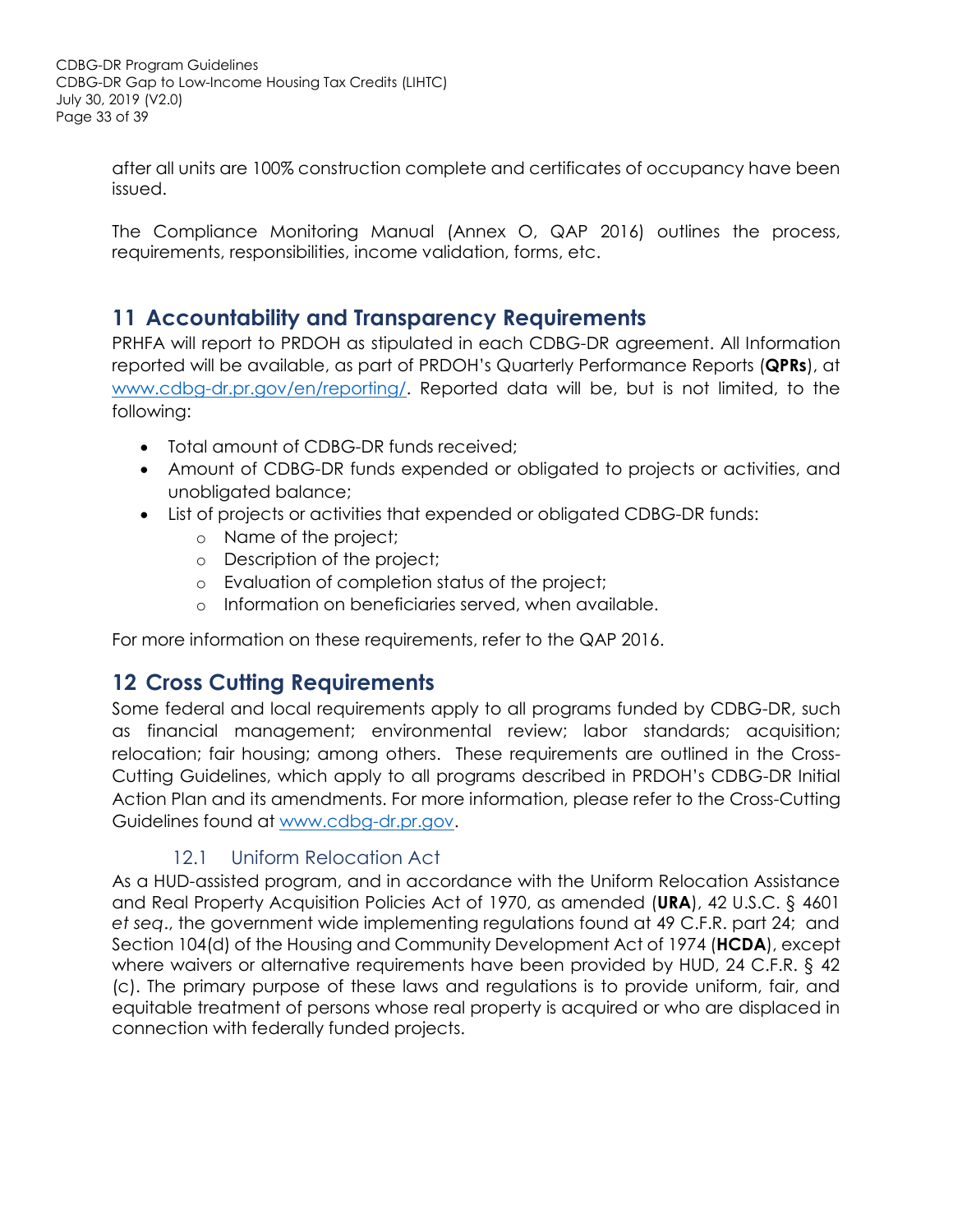All programs in the PRDOH CBDG-DR portfolio, including this Program, is subject to URA regulations. For more information on how URA regulations apply, please refer to the URA Guidelines found at [www.cdbg-dr.pr.gov.](http://www.cdbg-dr.pr.gov/)

## 12.2 Section 3 Requirements

<span id="page-33-0"></span>The purpose of Section 3 of the Housing and Urban Development Act of 1968, as amended, 12 U.S.C. 1701u, (Section 3) is to ensure that employment and other economic opportunities generated by certain HUD financial assistance shall, to the greatest extent feasible, and consistent with existing Federal, State and local laws and regulations, be directed to low- and very low- income persons, particularly those who are recipients of government assistance for housing, and to business concerns which provide economic opportunities to low- and very low-income persons.

Section 3 regulations at 24 C.F.R. part 135, and the Federal Register Vol. 83, No. 28 (February 9, 2018) require that recipients, sub-recipients, contractors, subcontractors, and/or Developers funded in whole or in part by CDBG-DR funding, to the greatest extent feasible, extend hiring opportunities and contracts to Section 3 eligible residents and businesses. The implementation of this provision is intended to ensure employment and other economic opportunities generated by CDBG-DR funding. For each project, there is a goal for thirty percent (30%) of new hires to be individuals who qualify as a Section 3 resident.

Section 3 residents are:

 $\overline{a}$ 

- Public housing residents;
- A low-or very low-income person who lives in the metropolitan are or nonmetropolitan county where covered HUD funding is expended; <sup>15</sup> or
- The individual's annual wages or salary are at, or under, the HUD-established income limit for a one-person family for the jurisdiction.

Businesses qualify as a Section 3 Business Concern by meeting one of the following criteria:

- Fifty-one percent (51%) or more owned by Section 3 residents; or
- Employs Section 3 residents for at least thirty percent (30%) of its full-time, permanent staff; or were Section 3 residents within **three (3) years** of first hire date; or
- Provides evidence, as required, of a commitment to subcontract more than twenty-five percent (25%) of the dollar award of all subcontracts to businesses that meet the qualifications of the above mention criteria.

For recipients which receive more than \$200,000.00 in CDBG-DR assistance, and contractors that are awarded covered contracts that exceed \$100,000.00, it is required

<sup>15</sup> https://www.huduser.gov/portal/datasets/il.html#null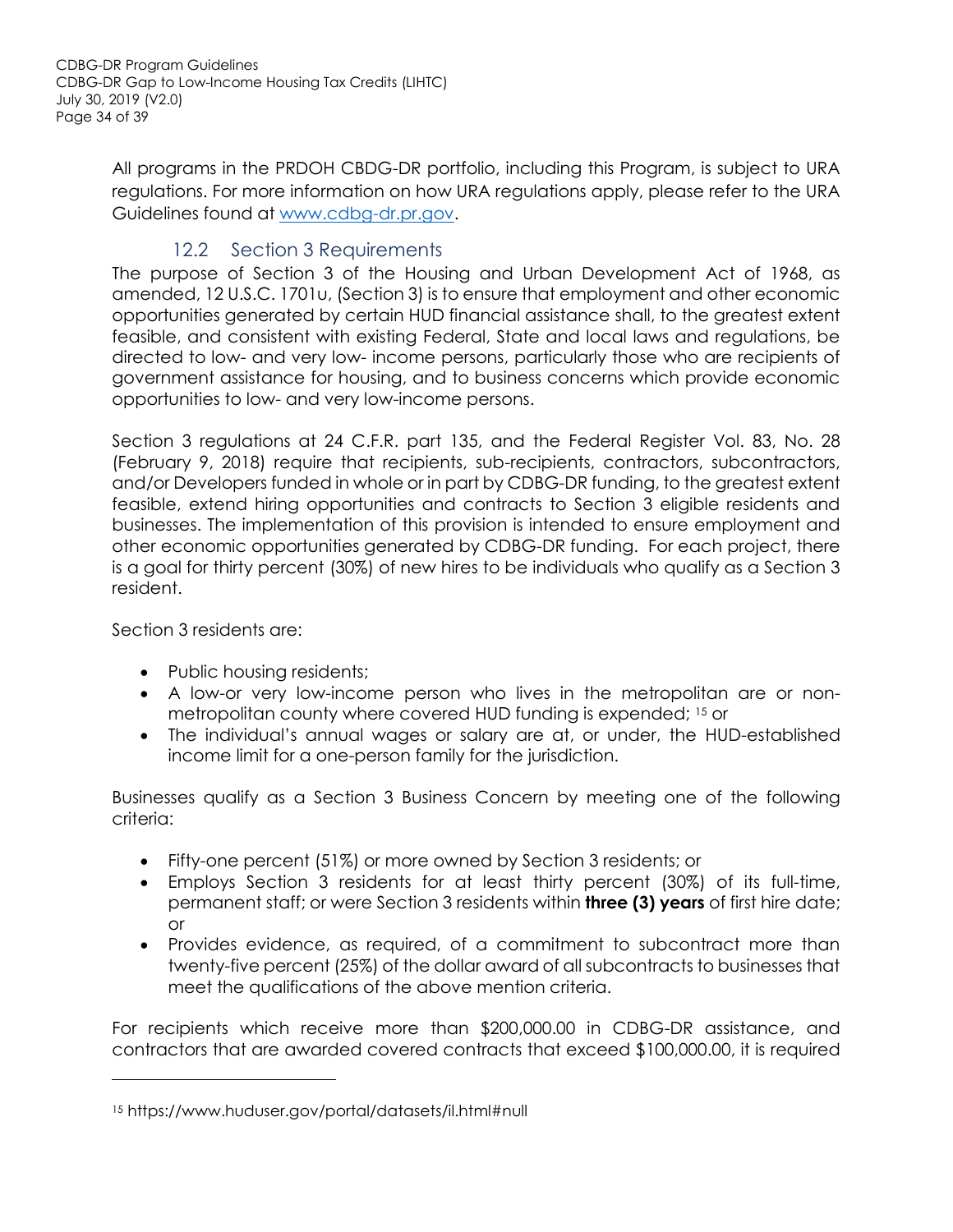to have an approved Section 3 plan in place before the project is awarded and approved. For professional services contracts, there is a three percent (3%) goal while for construction contracts, there is a ten percent (10%) goal. The plan for compliance with Section 3 must be submitted for approval prior to the start of construction or professional services on any contract activity. See 24 C.F.R. § Part 135.

All documentation for Section 3 efforts should be provided to PRHFA and should include metrics to indicate efforts for new hiring or subcontracting.

For reference on Section 3 requirements and provisions, please refer to [www.hug.gov/Section3.](http://www.hug.gov/Section3)

## 12.3 Title VI of the Civil Rights Act of 1964

<span id="page-34-0"></span>Title VI was enacted as part of the landmark Civil Rights Act of 1964, 42 U.S.C. § 2000d et seq. It prohibits discrimination on the basis of race, color, or national origin in programs and activities receiving federal financial assistance. See the definition of federal financial assistance in HUD's Section 504 regulations at 24 C.F.R. § 8.3 and note that federal financial assistance does not include assistance made available through direct Federal procurement contracts or payments made under these contracts or any other contract of insurance or guaranty.

#### 12.4 Architectural Barriers Act of 1968

<span id="page-34-1"></span>The Architectural Barriers Act of 1968 (**ABA**) 42 U.S.C. § 4151 *et seq*., applies to certain buildings financed with Federal funds to ensure that they are designed, constructed, or altered so as to be accessible to persons with disabilities. The Act applies to buildings, other than a privately owned residential structure, which are (1) constructed or altered by or on behalf of the United States; (2) leased in whole or in part by the United States after August 12, 1968, if constructed or altered in accordance with plans and specifications of the United States; or (3) financed in whole or in part by a grant or loan made by United States after August 12, 1968, if the structure is subject to standards for design, construction, or alteration issued under authority of the law authorizing such grant or loan.

For example, the ABA applies to housing provided by public housing agencies and through HUD's Community Development Block Grant Program. For more information on the ABA, see HUD's ABA regulations at 24 C.F.R. Parts 40 and 41.

#### 12.5 Age Discrimination Act of 1975

<span id="page-34-2"></span>The Age Discrimination in Employment Act of 1967, as amended, 29 U.S.C. §§ 621-634, prohibits discrimination on the basis of age in federally assisted and funded programs or activities, except in limited circumstances.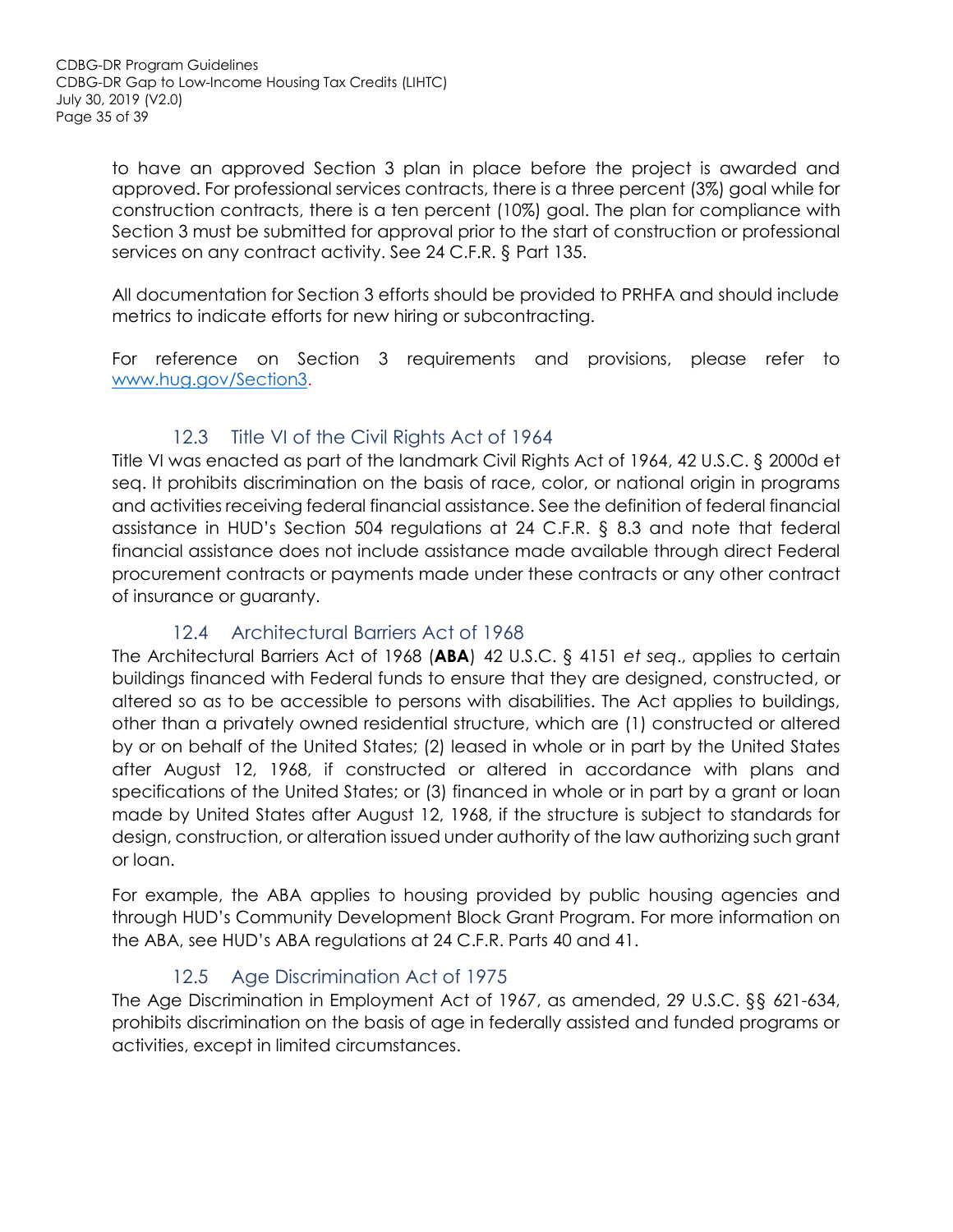CDBG-DR Program Guidelines CDBG-DR Gap to Low-Income Housing Tax Credits (LIHTC) July 30, 2019 (V2.0) Page 36 of 39

#### 12.6 Executive Orders

#### <span id="page-35-1"></span><span id="page-35-0"></span>Executive order 11063, issued November 20, 1962

Executive Order 11063, as amended, 27 FR 11527, prohibits discrimination in the sale, leasing, rental, or other disposition of properties and facilities owned or operated by the federal government or provided with federal funds.

#### <span id="page-35-2"></span>Executive Order 12892, issued January 17, 1994

Executive Order 12892, as amended, 59 FR 2939, requires that federal agencies affirmatively further fair housing in their programs and activities and that the Secretary of HUD be responsible for coordinating the effort.

#### Executive Order 12898, issued February 11, 1994

<span id="page-35-3"></span>Executive Order 12898, 59 FR 7629, requires that each federal agency conduct its programs, policies, and activities that substantially affect human health or the environment in a manner that does not exclude persons based on race, color, or national origin.

#### Executive order 13166- issued August 11, 2000

<span id="page-35-4"></span>Executive Order 13166, 3 C.F.R. §13166, eliminates, to the extent possible, limited English proficiency (LEP) as a barrier to full and meaningful participation by beneficiaries in all federally-assisted and federally-conducted programs and activities. Costs for LEP-related activities are considered front-line management activities and may be charged to the project operating account, provided that the costs are reasonable for the population that will be served. Entities should refer to HUD's "Final Guidance to Federal Financial Assistance Recipients Regarding Title VI Prohibition Against National Origin Discrimination Affecting Limited-English Proficient Persons" published in the Federal Register on January 22, 2007 (72 FR 2732).

#### 12.13 Equal access regardless of sexual orientation or gender identity

<span id="page-35-5"></span>As the Nation's housing agency, HUD policy is to ensure that its programs do not involve arbitrary discrimination against any individual or family otherwise eligible for HUD-assisted or insured housing and that its policies and programs serve as models for equal housing opportunity. Toward this goal, HUD revised its program regulations on February 3, 2012 (Federal Register Vol. 77, No. 5662) to ensure that its core programs are open to all eligible individuals and families without regard to actual or perceived sexual orientation, gender identity or marital status in housing assisted with HUD funds or subject to FHA insurance, and to prohibit inquiries on actual or perceived sexual orientation or gender identity for the purpose of determining eligibility for the housing or otherwise making such housing available.

#### 12.14 Anti-lobbying Restrictions

<span id="page-35-6"></span>The Program is subject to 31 U.S.C. § 1352 (Limitation on Use of Appropriated Funds to Influence Certain Federal Contracting and Financial Transactions and 24 C.F.R. Part 87 (New Restriction on Lobbying).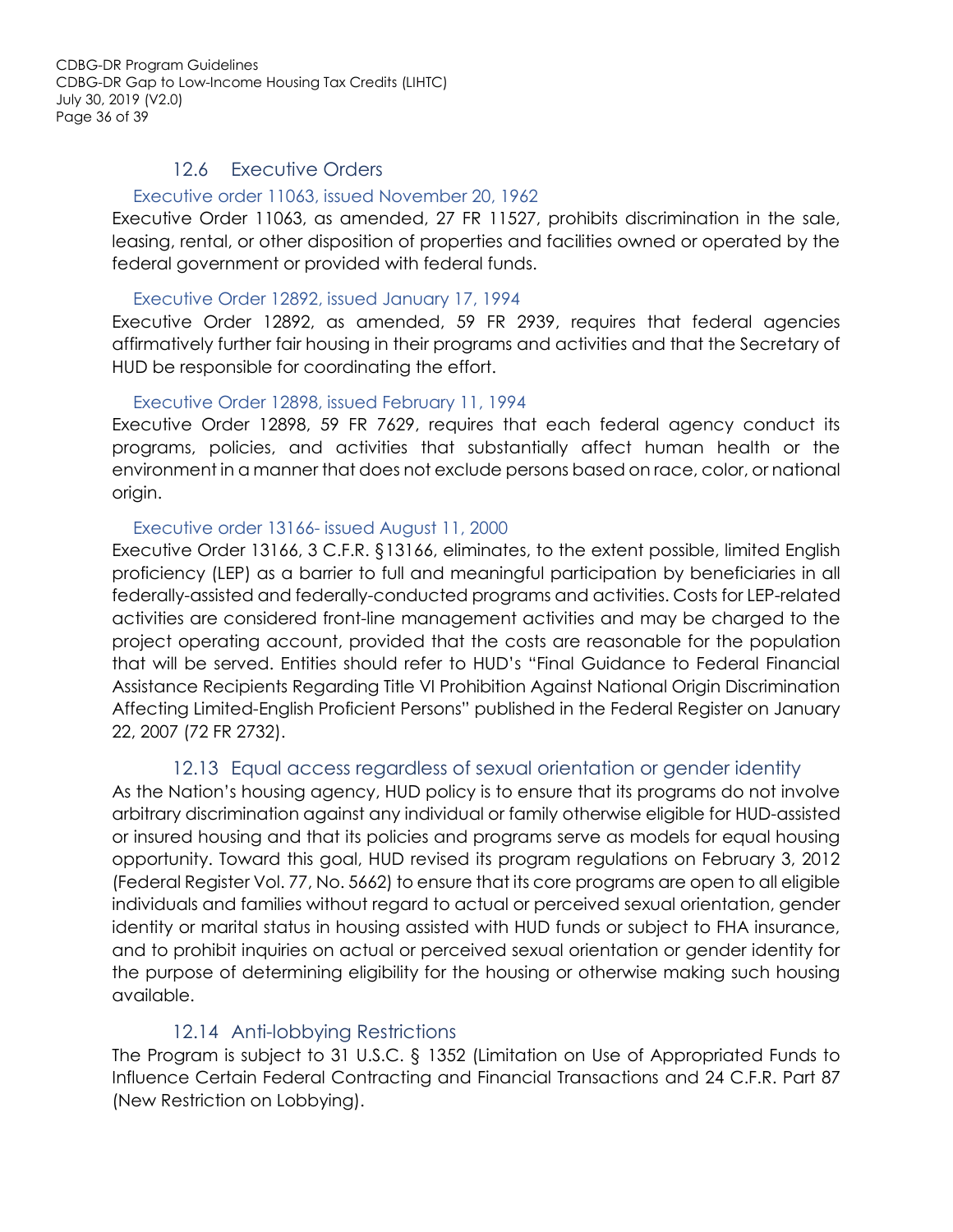CDBG-DR Program Guidelines CDBG-DR Gap to Low-Income Housing Tax Credits (LIHTC) July 30, 2019 (V2.0) Page 37 of 39

#### 12.15 Drug-Free Workplace Act of 1988

<span id="page-36-0"></span>The Program is subject to the Drug-Free Workplace Act of 1988, as amended, 41 U.S.C. §81, and 24 C.F.R. Part 21. Under this requirement, all contactors shall provide a drug-free workplace.

#### 12.16 Citizen Participation

<span id="page-36-1"></span>Throughout the duration of the grant, all citizen comments on PRDOH's published Action Plan, any substantial amendments to the Action Plan, performance reports and/or other issues related to the general administration of CDBG-DR funds, including all programs funded by this grant, are welcomed. The Citizen Participation Plan is posted as a standalone document at [www.cdbg-dr.pr.gov.](http://www.cdbg-dr.pr.gov/) For more information on how to contact PRDOH, please refer to [www.cdbg-dr.pr.gov.](http://www.cdbg-dr.pr.gov/)

#### 12.17 Related Laws and Regulations

<span id="page-36-2"></span>This Program Guideline makes reference as to how the provisions of certain laws apply to the LIHTC Program. However, other related laws may exist which are not included in these Guidelines. This does not negate or preclude the Program from applying the provisions of those laws, nor an applicant from receiving services, when applicable. Moreover, PRDOH enact, or may have enacted, regulations that address how the laws mentioned in these Guidelines are managed.

If there are any discrepancies between these Guidelines and the laws and/or regulations mentioned in them, then the latter will prevail over the Guidelines. If at any time the laws and/or the applicable regulations mentioned in these Guidelines are amended, the new provisions will apply to the Program without the need to amend these Guidelines.

# <span id="page-36-3"></span>**13 Reasonable Accommodation Policy**

A reasonable accommodation is a change, modification, alteration or adaptation in policy, procedure, practice, program, or facility that provides a qualified individual with a disability the opportunity to participate in, or benefit from, a program (housing or nonhousing) or activity.

PRHFA and Management Agents must evaluate requests for reasonable accommodations to determine if and how requests can be accommodated. PRHFA and its agents can deny the request if the request constitutes a fundamental alteration in the nature of the program or constitutes an undue financial and administrative burden. The determination not to grant a reasonable accommodation shall not be made without the concurrence of PRHFA's 504 Administrator. The 504 Administrator is the person the PRHFA designates as responsible for ensuring that the PRHFA complies with federal, state, and local laws that protect the rights of people with disabilities.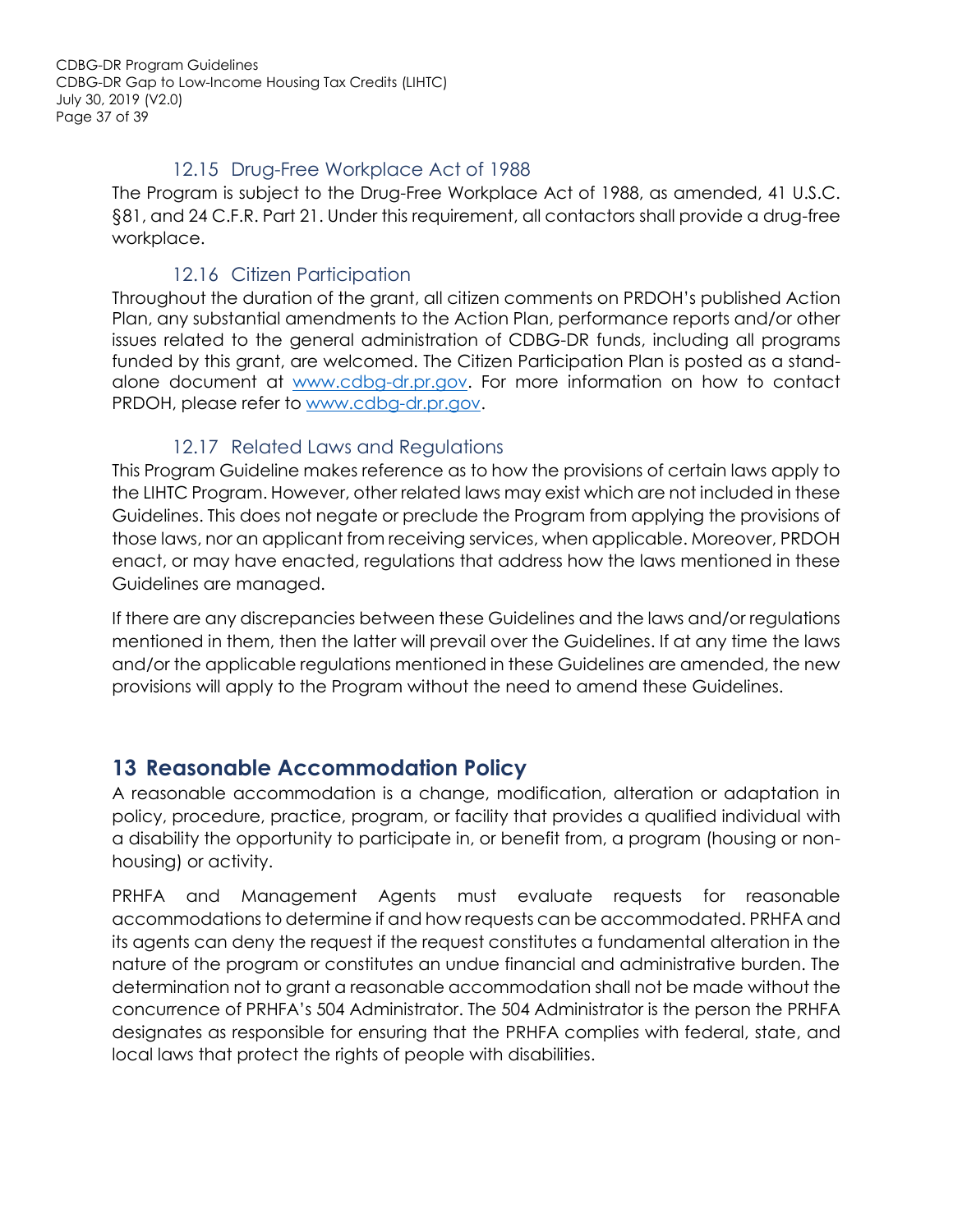CDBG-DR Program Guidelines CDBG-DR Gap to Low-Income Housing Tax Credits (LIHTC) July 30, 2019 (V2.0) Page 38 of 39

> PRDOH and PRHFA will officially adopt and disseminate the Reasonable Accommodation, and Modification Policy is publicly available at [www.avp.pr.gov.](http://www.avp.pr.gov/)<sup>16</sup> This will also be available for reference on-site at all regional and main offices where information for federally and/or state funded housing programs is made available to the general public.

> PRDOH and PRHFA, including its Developers, will create and maintain a reasonable accommodations and modifications log which shall track the following information: (1) date and time of the accommodation/modification inquiry or request, (2) nature of the inquiry or request, (3) action taken, (4) whether the request was rejected or a change was made to the originally requested accommodation(s), and (5) documentation reflecting the final disposition of each request.

# <span id="page-37-0"></span>**14 Developer Project Closeout**

Projects will be closed out through standard procedures. Although HUD record retention requirements generally apply to a period beginning **three (3) years** after closeout, PRHFA's compliance monitoring plan requires retention of records for at least **six (6) years** after the due date for filing the federal income tax return for that closeout year. Additionally, records for the first year of the credit provided must be kept for at least **six (6) years** beyond the due date in order to file the federal income tax return for the last year of the compliance period of the building.

As required by 83 FR 5844, records will also be safeguarded to demonstrate that the rents charged on the set-aside units are restricted and income-eligible households occupy the units for at least:

- 1. **Fifteen (15) years** for rehabilitation or reconstruction of multi-family rental projects with eight (8) or more units, or a Section 42 of the IRC, use period; or
- 2. **Twenty (20) years** for new construction of multi-family rental projects with five (5) or more units, or a Section 42 of the IRC extended use period. See 26 U.S.C. § 42 on Low-income housing credit.

Authorized representatives of PRHFA will monitor projects assisted with CDBG-DR funding. As deemed necessary, PRDOH will provide oversight.

# <span id="page-37-1"></span>**15 Additional Documents**

Throughout the Program PRHFA may request from Developers additional documents in order to evaluate project applications or generally in order to comply with applicable State and Federal laws and regulations, as the case may be.

<sup>16</sup> [https://www.avp.pr.gov/documentos/seccion504/Puerto-Rico-Public-Housing-Administration-](https://www.avp.pr.gov/documentos/seccion504/Puerto-Rico-Public-Housing-Administration-Fair-Housing-Policies.pdf)[Fair-Housing-Policies.pdf](https://www.avp.pr.gov/documentos/seccion504/Puerto-Rico-Public-Housing-Administration-Fair-Housing-Policies.pdf)